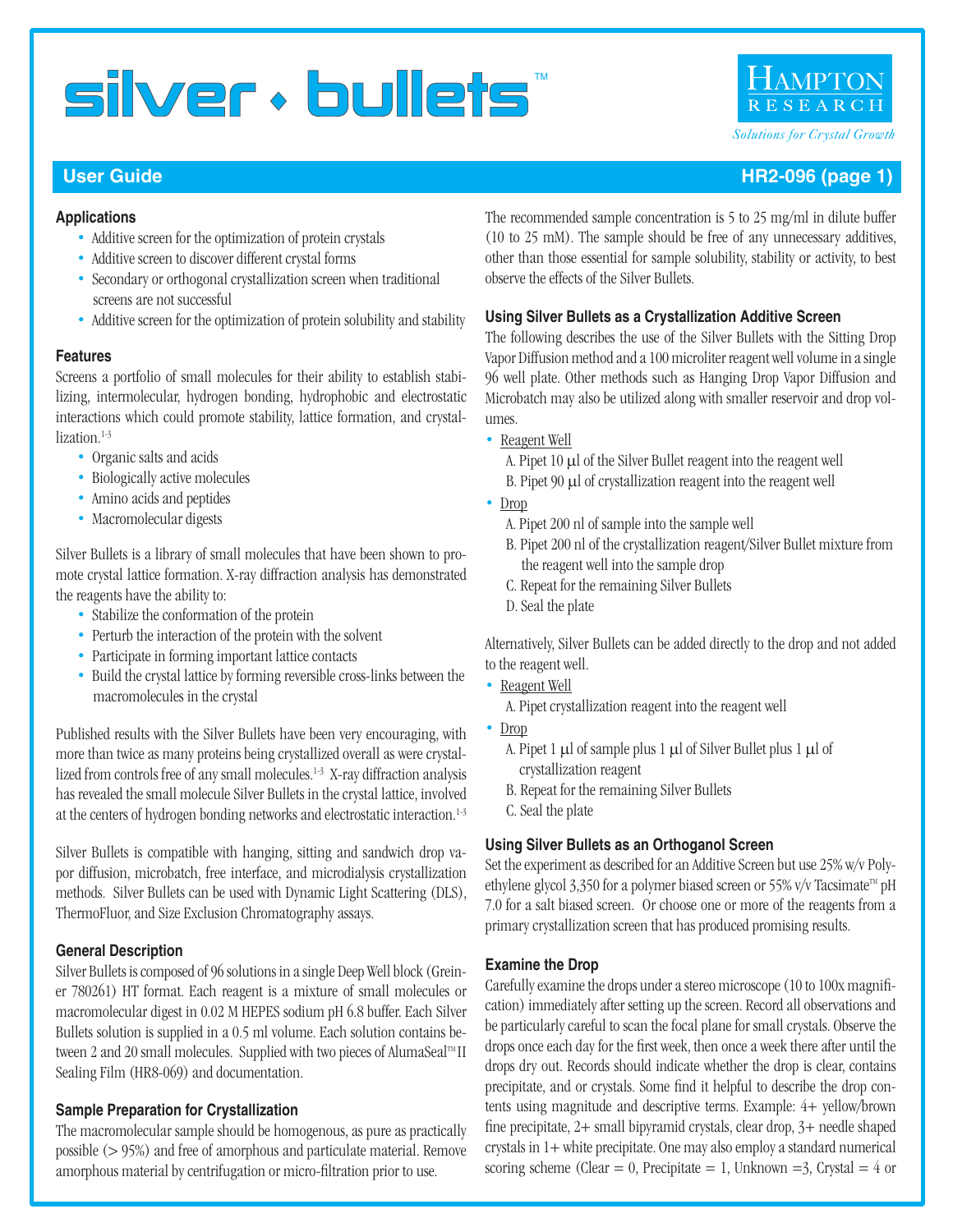#### **User Guide HR2-096 (page 2)**

Typical observations in a crystallization experiment

**Figure 1.**

other format) or even a color based scoring scheme. Figure 1 (left side of page) shows typical examples of what one might observe in a crystallization experiment.

Most of the chemicals in the Silver Bullets solutions are used more than once, albeit in a unique combination with other chemicals, creating a unique library of 96 reagents. The duplication can be used to extrapolate which chemical may be

For example, the appearance of crystals in drops 11, 35, 73, 75, 78, 87, 95 might indicate that Mellitic acid is the silver bullet since Mellitic acid is a common chemical to each of

It is generally recommended that one first perform subsequent optimization using a complete Silver Bullets reagent formulation as it may not be necessary to deconvolute and screen individual Silver Bullets chemicals to optimize the

#### **Interpreting the Drop**

the crystal's silver bullet.

these solutions.

condition.

Clear Drop



Precipitate



Precipitate

















**Optimization** When optimizing a crystal produced from a Silver Bullets solution, one should pursue strategies, methods and techniques typically used for crystal optimization. This would include varying the pH, the sample and crystallization reagent composition and concentration. One should also consider the effects of temperature between 4 and 30 degrees Celsius. Seed from anything crystalline or precipitated. Vary drop ratios. Further purify or modify the sample, optimize sample buf-

fer and pH. And of course consider evaluating other additives which may be required by your sample to produce or improve crystals.

#### **Control Experiment**

A control experiment can be used to identify false leads, or salt crystals, where all components are present from the original crystallization experiment, minus the sample. The sample solution, complete with all chemicals, minus the sample should be used in place of the original sample. The presence of crystals in the control drop that appear similar to those in the original crystallization experiment indicates the formation of salt crystals. For best interpretation, the control experiment should be performed using the same crystallization method, with the same device, materials, temperature, and volumes and evaluated on the same time scale and in a manner similar to the original crystallization experiment.

#### **Using Silver Bullets with the ThermoFluor Assay for Protein Stability**

The ThermoFluor assay provides a fluorescence readout measurement of thermally-induced protein melting.<sup>4,5</sup> A Thermo-Fluor assay with the protein in the presence of small molecule additives can be used to help in the identification of sample buffer formulations that increase Tm and relative stability of the protein. (Figure 2). <sup>6-8, 10-12</sup>

#### **Figure 2. ThermoFluor Principle**

The protein in solution is heated in the presence of Silver Bullets and Sypro Orange. The fluorescence of the hydrophobic dye Sypro Orange increases significantly when the dye binds to the internal hydrophobic protein patches that become exposed upon protein denaturation. Protein stability or melting temperature (Tm) can be measured by analyzing the temperature dependence of protein denaturation and subsequent increase in fluorescence intensity. Silver Bullets that stabilize or destabilize the protein can be identified by the measured increased or decreased Tm.



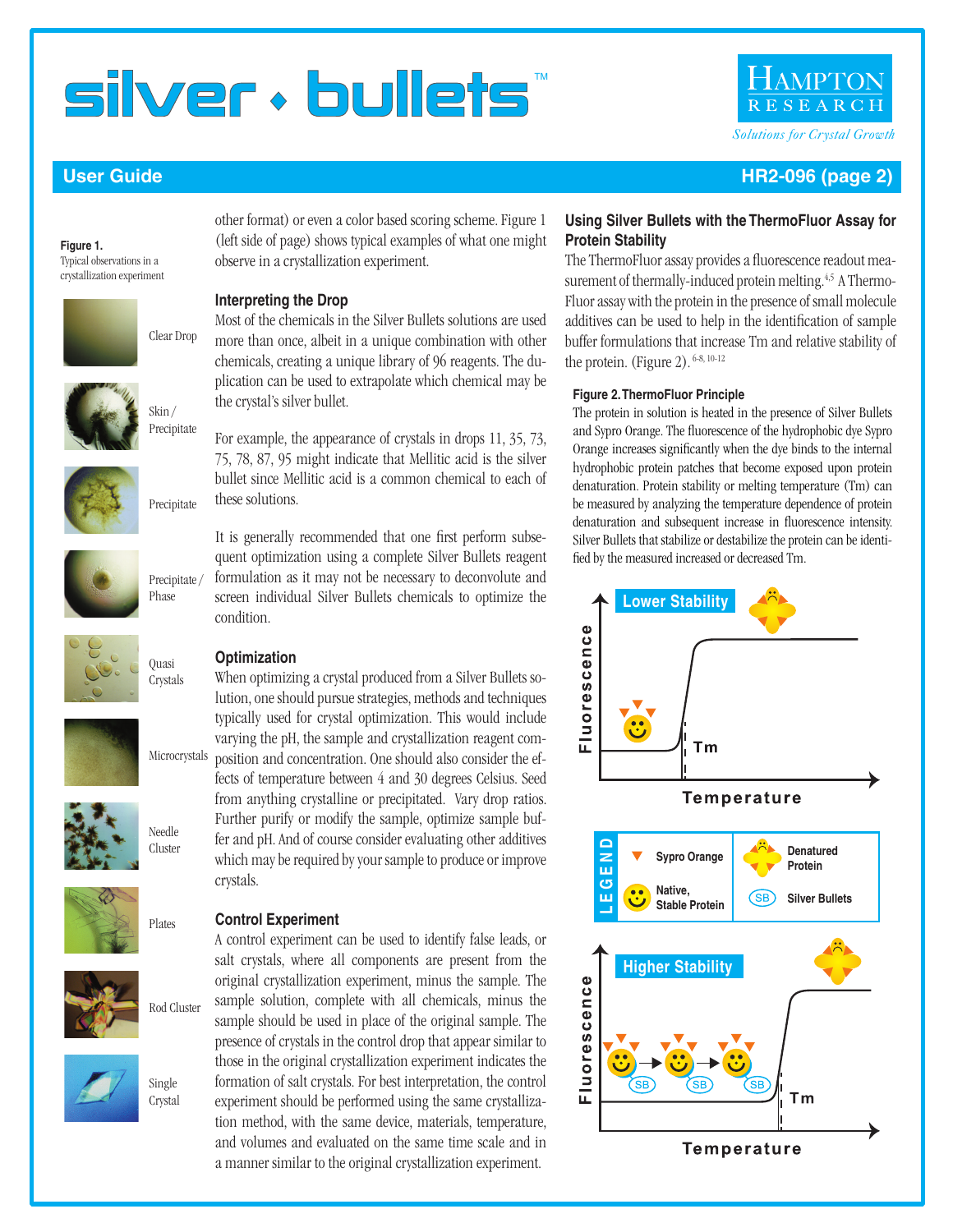RESEARC *Solutions for Crystal Growth*

#### **User Guide HR2-096 (page 3)**

#### **Sample Preparation for ThermoFluor**

Sample purity should be 75% or greater for reliable ThermoFluor experiments. It is desirable to remove affinity tags from the protein sample before ThermoFluor. Tags can have high dynamic structure and destabilize the protein during ThermoFluor or have their own contribution to the melting curve. A tag can decrease protein thermal stability as well as complicate ThermoFluor data and interpretation of the results.

#### **ThermoFluor Assay with Silver Bullets**

ThermoFluor assay for Silver Bullets with a final well volume of 20 μl. With the PCR plate on ice, add the following to each well.

- 1. Pipette 2 μl of 1 mg/mL protein per well (2 μg of protein per well).
- 2. Pipette 11 μl of deionized water per well.
- 3. Pipette 5 μl of Silver Bullets per well.
- 4. Pipette 2 μl of 50x Sypro Orange per well. **\*Add this last\*** (Note: To make 200 μl of 50x Sypro Orange add 2 μl of 5000x Sypro Orange to 198 μl of deionized water.)
- 5. Repeat 1-4 for each well of the PCR reaction plate.
- 6. Seal the PCR reaction plate with transparent sealing film.
- 7. Centrifuge the PCR reaction plate at  $4^{\circ}$ C at 2,500 g for 30 seconds to bring all of the solution to the bottom of the well and to rid each well of any bubbles.
- 8. Place the sealed plate in the RT-PCR instrument equilibrated to 4°C or 25°C, programmed for a 5 minute equilibration in order for the temperature of the plate and reagents to equilibrate with the block and as well as allow the reagents to diffuse and mix.
- 9. Perform the ThermoFluor assay from either 4 to 95°C or 25 to 95°C with a temperature ramp of 1°C per minute.

**\*** Step 3 is a 1:4 dilution. Other dilutions can and should be assayed to find the optimal Silver Bullets concentration. Analyze the ThermoFluor data to identify the optimal Silver Bullets for the sample.<sup>9, 13-15</sup>

#### **Using Silver Bullets with Dynamic Light Scattering**

Dynamic Light Scattering (DLS) measurements can be performed on any single or multi-angle light scattering instrument. The volume required will depend upon how the instrument is equipped as well as the type and volume of cuvette or plate. The minimum protein concentration required for a good DLS signal will depend upon the molecular weight of the protein. An often mentioned concentration is 1 mg/ml, however a protein of 15 kD might perform well at 3 mg/ml, a 100 kD protein at 0.5 mg/ml. Follow the manufacturer's recommendation for setting up the instrument, temperature options and general experimental protocol. For the DLS assay using the Silver Bullets, the suggested initial assay concentration is to dilute the Silver Bullets 1:4. For example, if your assay volume is 4 μl, add 1 μl of reagent to 3 μl of protein. If the assay volume is 40 μl, add 10 μl of reagent to 30 μl of protein. If possible, perform measurements at temperatures between 4 - 37°C as the dispersity profile can vary with temperature. Evaluate the data to identify reagents that promote a monidisperse DLS profile. In general, good sample monodispersity is a radius  $< 5$  nm and polydispersity  $< 25\%$ .<sup>16-18</sup>

#### **Silver Bullets Formulation**

Silver Bullets are %w/v solution in Type 1+ ultrapure water, 18.2 MΩ•cm resistivity at 25°C, < 5 ppb Total Organic Carbon, < 1 Bacteria (CFU/ml), < 0.03 Endotoxin (EU/ml) and HEPES sodium pH 6.8 buffer. Once the chemicals are added to the buffer and water, the solution is warmed to 50 degrees Celsius to enhance chemical solubility, followed by incubation at 25 degrees Celsius. The pH of each reagent is adjusted to pH 6.8 at 25 degrees Celsius using Hydrochloric acid or Sodium hydroxide. The resulting solution is centrifuged to pellet any precipitate and the supernatant is filtered using a 0.22 micron sterile filter into a sterile container. HEPES sodium buffer CAS [75277-39-3] is titrated to pH 6.8 using Hydrochloric acid. Refer to the Excel document entitled "Silver Bullets Specifications" for complete chemical names, synonyms, molecular formula, Mr, CAS, EC, structure, Beilstein Number and RTECS information. Each Silver Bullets solution is available separately through the Hampton Research Custom Shop™.

#### **Reagent Solubility**

Many Silver Bullets are formulated at or near saturation at pH 6.8 in 0.02 M HEPES sodium buffer. The solubility is temperature dependent, pH dependent and also depends on the presence of other chemicals in the reagent. Storage or exposure of the reagents to temperatures below 25 degrees Celsius will precipitate some of the Silver Bullets. This is normal. When this happens, the reagents should be warmed to 50 degrees Celsius for up to 4 hours and mixed to promote solubility. Allow the Silver Bullets to re-equilibrate at 25 degrees Celsius and centrifuge the block before use. Centrifuge the block at 1,000 rpm for 10 minutes to sediment any remaining precipitate. When setting the crystallization experiment use only the supernatant. Avoid touching the pipette tips to the bottom of the reagent well to avoid clogging tips or suspending the precipitate.

The chemicals in Silver Bullets are capable of forming small molecule salt crystals (false positives). Salt crystals may form due to:

- Changes in pH
- A lowering of temperature
- An increase in the relative supersaturation of the reagent
- The presence of polyvalent ions
- The presence of salts (including but not limited to phosphate, borate and carbonate)
- Evaporation

To minimize evaporation from the open block, place a Plate Lid (HR3-084 / HR3-085) on top of the opened block when it is not being stored or in active use. When viewing crystallization experiment drops, one should be aware of the possibility of salt crystals. To test for the presence of salt crystals, it is suggested one set a control experiment (see page 2).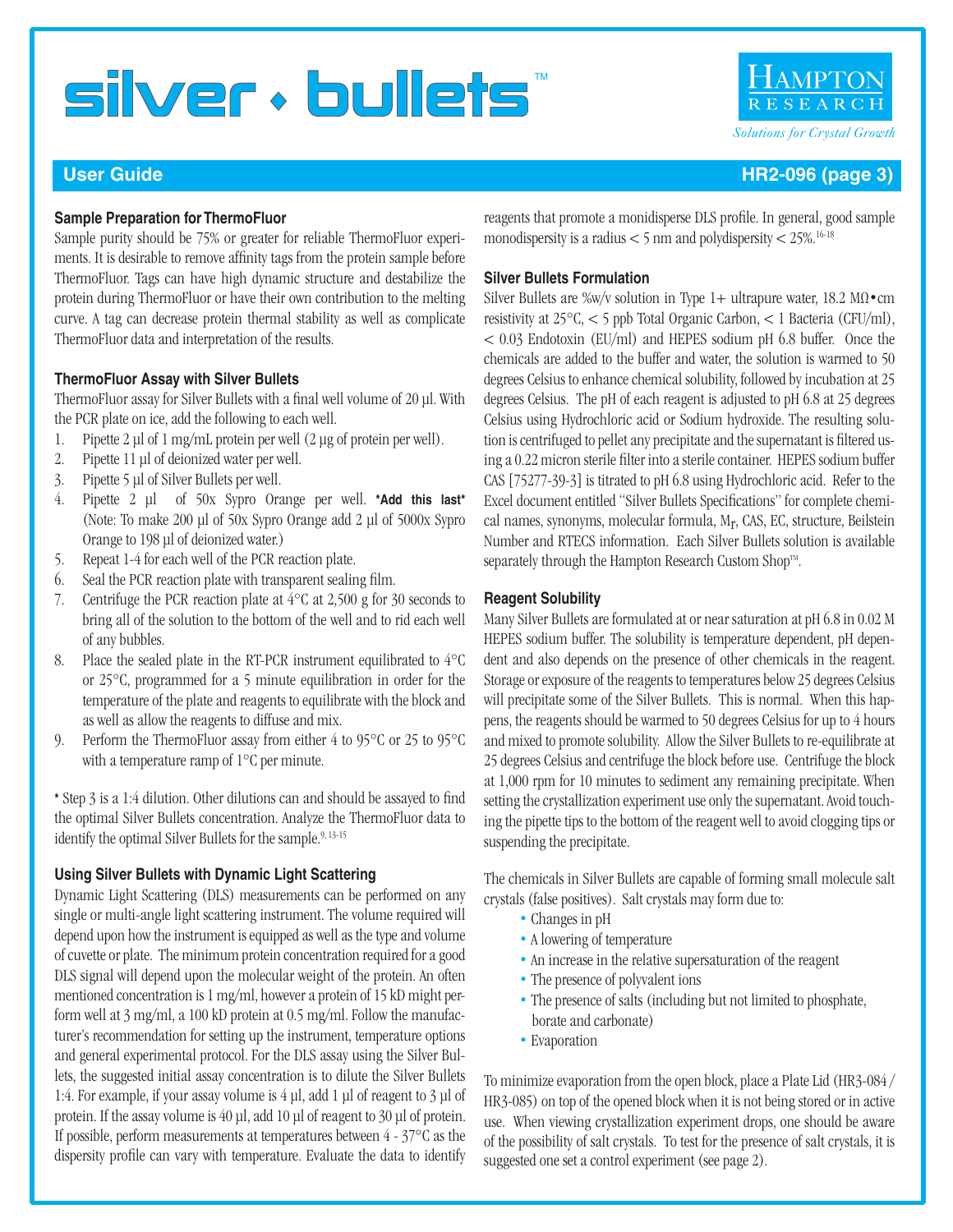#### **Silver Bullets & pH**

Silver Bullets reagents are buffered in 0.02 M HEPES sodium pH 6.8 but can be screened at different pH levels in the presence of higher buffer concentrations, such as 0.1 M.

#### **Storing, Handling & Use**

Silver Bullets should be stored between -20 and 25 degrees Celsius. If the solutions have been below 25 degrees Celsius, or if precipitate is present, warm the reagents to 50 degrees Celsius for up to 4 hours, mix well and then allow the solutions to equilibrate to 25 degrees Celsius. Centrifuge the 96 well plate that contains the Silver Bullets at 1,000 RPM for 10 minutes to pellet any remaining precipitate. The solutions are now ready for use.

The Deep Well block is thermal sealed with a polypropylene/aluminum film. The film should be removed when the block is at a temperature of 25 degrees Celsius. Removing the film with the block temperature below 25 degrees Celsius can delaminate or shred the film. After use, seal the block using AlumaSeal II Sealing Film (HR8-069), or the block could be sealed using a thermal sealer.

#### **References**

- 1. Searching for silver bullets: An alternative strategy for crystallizing macromolecules. Alexander McPherson and Bob Cudney. Journal of Structural Biology 156 (2006) 387-406.
- 2. A novel strategy for the crystallization of proteins: X-ray diffraction validation. Steven B. Larson, John S. Day, Robert Cudney, and Alexander McPherson. Acta Cryst. (2007) D63, 310-318.
- 3. A new crystal form of bovine pancreatic RNase A in complex with 2'-deoxyguanosine-5'-monophosphate. S. B. Larson, J. S. Day, R. Cudney and A. McPherson. Acta Cryst. (2007). F63, 728-733.
- 4. High-Density Miniaturized Thermal Shift Assays as a General Strategy for Drug Discovery. Pantoliano et al, Journal of Biomolecular Screening, Volume 6, Number 6, 2001.
- 5. Beta-Sheet.org web site. Retrieved February 17, 2014 from http://www. beta-sheet.org/page11/index.html.
- 6. A thermal stability assay can help to estimate the crystallization likelihood of biological samples. Marquez et al. Acta Cryst. (2011). D67, 915-919.
- 7. The combined use of the ThermoFluor assay and ThermoQ analytical software for the determination of protein stability and buffer optimization as an aid in protein crystallization. Kevin Phillips and Andres Hernandez de la Pena. Current Protocols in Molecular Biology 10.28.1- 10.28.15 April 2011.
- 8. Thermofluor-based optimization strategy for the stabilization and crystallization of Campylobacter jejuni desulforubrerythrin. Romao et al. Protein Expression and Purification 81 (2012) 193-200.
- 9. High-Density Miniaturized Thermal Shift Assays as a General Strategy for Drug Discovery. Pantoliano et al, Journal of Biomolecular Screening, Volume 6, Number 6, 2001.
- 10. ThermoFluor-based high-throughput stability optimization of proteins for structural studies. Ericsson, U.B. et al, Anal Biochem. 2006 Oct 15;357(2):289-98. Epub 2006 Aug 10.
- 11. Chemical screening methods to identify ligands that promote protein stability, protein crystallization, and structure determination. Vedadi, M. et al, Proc Natl Acad Sci U S A. 2006 Oct 24;103(43):15835-40. Epub 2006 Oct 11.
- 12. Comparison of fluorescence and light scattering based methods to assess formation and stability of protein–protein complexes. J. Kopec, G. Schneider. Journal of Structural Biology 175 (2011) 216–223.
- 13. Enhancing recombinant protein quality and yield by protein stability profiling. Mezzasalma TM, Kranz JK, Chan W, Struble GT, Schalk-Hihi C, Deckman IC, Springer BA, Todd MJ. J Biomol Screen. 2007 Apr;12(3):418-28.
- 14. ThermoFluor-based optimization strategy for the stabilization and crystallization of Campylobacter jejuni desulforubrerythrin. Santos SP, Bandeiras TM, Pinto AF, Teixeira M, Carrondo MA, Romão CV. Protein Expr Purif. 2012 Feb;81(2):193-200. doi: 10.1016/j.pep.2011.10.001. Epub 2011 Oct 24.
- 15. Optimization of protein purification and characterization using ThermoFluor screens. Boivin S, Kozak S, Meijers R. Protein Expr Purif. 2013 Oct;91(2):192-206. doi: 10.1016/j.pep.2013.08.002. Epub 2013 Aug 12.
- 16. Use of dynamic light scattering to assess crystallizability of macromolecules and macromolecular assemblies. Ferré-D'Amaré AR1, Burley SK. Structure. 1994 May 15;2(5):357-9.
- 17. Crystallizing proteins a rational approach? D'Arcy A. Acta Crystallogr D Biol Crystallogr. 1994 Jul 1;50(Pt 4):469-71.
- 18. Protein Crystallization. Techniques, Strategies, and Tips. A Laboratory Manual. Edited by Terese M. Bergfors. International University Line. 1999; 27-38.

#### **Technical Support**

Inquiries regarding Silver Bullets solution formulation, interpretation of screen results, optimization strategies and general inquiries regarding crystallization are welcome at tech@hrmail.com.

ThermoFluor® is a registered trademark of Johnson & Johnson. Sypro® is a registered trademark of Thermo Fisher Scientific Inc.

> Hampton Research 34 Journey Aliso Viejo, CA 92656-3317 U.S.A. Tel: (949) 425-1321 • Fax: (949) 425-1611 Technical Support e-mail: tech@hrmail.com Website: www.hamptonresearch.com

> © 1991 - 2021 Hampton Research Corp. all rights reserved Printed in the United States of America. This guide or parts thereof may not be reproduced in any form without the written permission of the publishers.

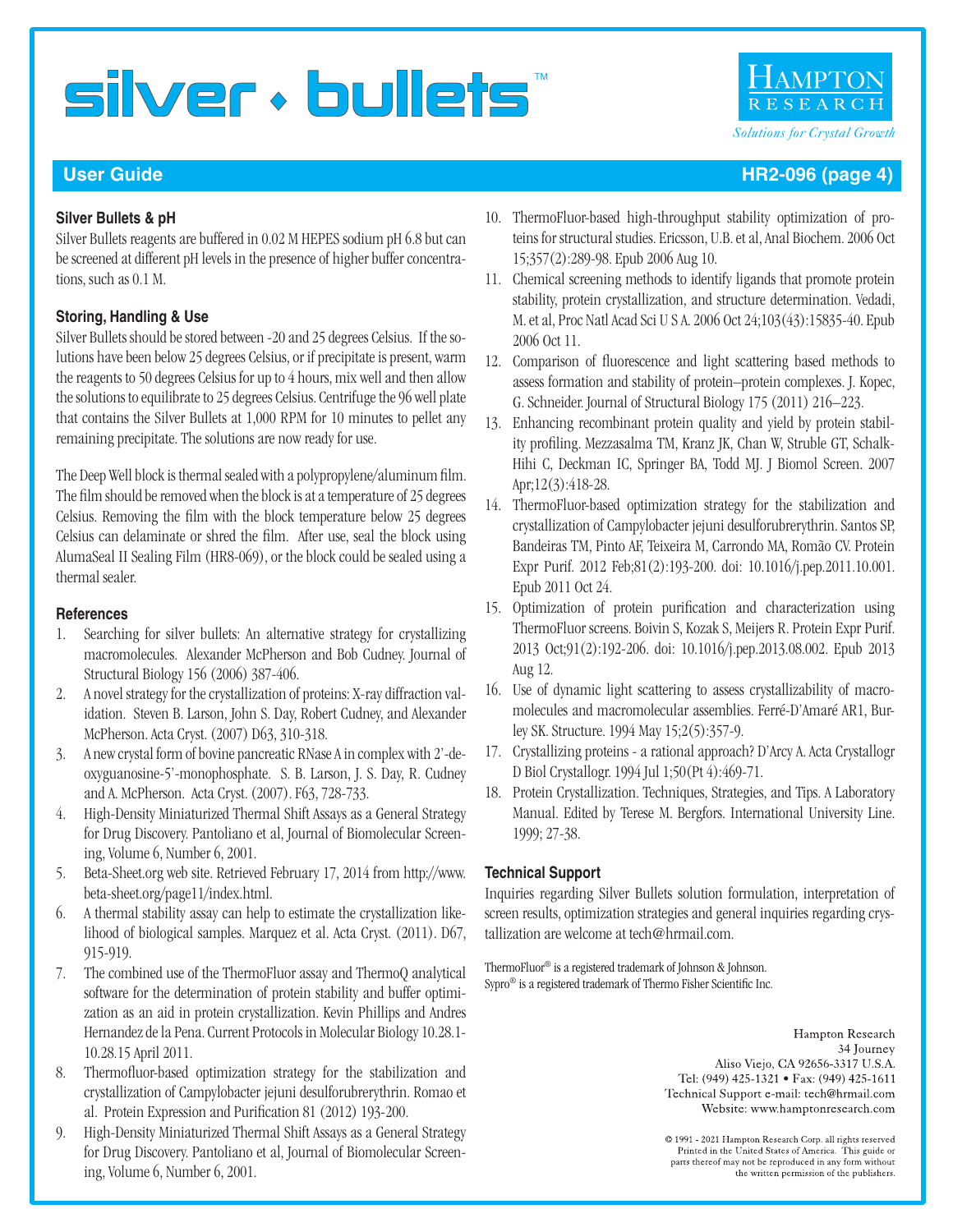#### **Wells A1 - A12**



| Also in                      | Well #         | <b>CAS</b><br><b>Silver Bullet</b><br><b>MW</b><br>EC.<br>Also in<br>[units] |                                                           |                   | Well #        | [units]   | <b>Silver Bullet</b> | <b>MW</b> | <b>CAS</b>        | EC                                                        |                   |               |           |
|------------------------------|----------------|------------------------------------------------------------------------------|-----------------------------------------------------------|-------------------|---------------|-----------|----------------------|-----------|-------------------|-----------------------------------------------------------|-------------------|---------------|-----------|
| 1, 7, 46, 92                 |                | 0.33% w/v                                                                    | 1,5-Naphthalenedisulfonic acid disodium salt              | 332.26<br>(anhyd) | 1655-29-4     | 216-732-0 | 1, 7, 46, 92         |           | $0.33\%$ w/v      | 1,5-Naphthalenedisulfonic acid disodium salt              | 332.26<br>(anhyd) | 1655-29-4     | 216-732-0 |
| 1, 11, 82, 93                | 1              | 0.33% w/v                                                                    | 2,5-Pyridinedicarboxylic acid                             | 167.12            | 100-26-5      | 202-834-2 | 5, 7, 43, 47, 92     | 7         | $0.33\%$ w/v      | Naphthalene-1,3,6-trisulfonic acid trisodium salt hydrate | 434.31<br>anhyd)  | 123409-01-8   |           |
| 1, 4, 8, 16, 43, 87          | (A1)           | 0.33% w/v                                                                    | 3,5-Dinitrosalicylic acid                                 | 228.12            | 609-99-4      | 210-204-3 | 7, 39, 94            | (A7)      | $0.33\%$ w/v      | <b>PIPES</b>                                              | 302.37            | 5625-37-6     | 227-057-6 |
| <b>Buffer</b>                |                | 0.02 <sub>M</sub>                                                            | HEPES sodium pH 6.8                                       | 260.29            | 75277-39-3    | 278-169-7 | <b>Buffer</b>        |           | 0.02 <sub>M</sub> | HEPES sodium pH 6.8                                       | 260.29            | 75277-39-3    | 278-169-7 |
| 2, 12, 70, 95                |                | 0.25% w/v                                                                    | Benzidine                                                 | 184.24            | $92 - 87 - 5$ | 202-199-1 | 1, 4, 8, 16, 43, 87  |           | $0.25%$ w/v       | 3,5-Dinitrosalicylic acid                                 | 228.12            | 609-99-4      | 210-204-3 |
| 2, 49, 69                    |                | 0.25% w/v                                                                    | Nicotinamide                                              | 122.12            | 98-92-0       | 202-713-4 | 8, 20                | 8         | $0.25\%$ w/v      | 3-Aminosalicylic acid                                     | 153.14            | 570-23-0      | 209-328-0 |
| 2, 35, 76, 93                | $\overline{2}$ | 0.25% w/v                                                                    | Pyromellitic acid                                         | 254.15            | 89-05-4       | 201-879-5 | 8, 21, 71            | (AB)      | $0.25\%$ w/v      | Salicylamide                                              | 137.14            | 65-45-2       | 200-609-3 |
| 2, 12, 22, 59                | (A2)           | 0.25% w/v                                                                    | Sulfaguanidine                                            | 214.25            | $57 - 67 - 0$ | 200-345-9 | 8,71                 |           | $0.25%$ w/v       | Sodium 1-pentanesulfonate monohydrate                     | 192.21            | 207605-40-1   | 245-208-4 |
| <b>Buffer</b>                |                | 0.02 <sub>M</sub>                                                            | HEPES sodium pH 6.8                                       | 260.29            | 75277-39-3    | 278-169-7 | <b>Buffer</b>        |           | 0.02 <sub>M</sub> | HEPES sodium pH 6.8                                       | 260.29            | 75277-39-3    | 278-169-7 |
| 3, 31, 65, 68, 85            |                | 0.25% w/v                                                                    | Gly-gly                                                   | 132.12            | 556-50-3      | 209-127-8 | 9, 32                |           | $0.16\%$ w/v      | L-Histidine                                               | 155.15            | 71-00-1       | 200-745-3 |
| 3,96                         |                | 0.25% w/v                                                                    | Gly-gly-gly                                               | 189.17            | 556-33-2      | 209-122-0 | 9,32                 |           | $0.16\%$ w/v      | L-Isoleucine                                              | 131.17            | 73-32-5       | 200-798-2 |
| 3, 27                        | 3              | 0.25% w/v                                                                    | Gly-gly-gly-gly                                           | 246.22            | 637-84-3      | 211-303-4 | 9,32                 | 9         | $0.16\%$ w/v      | L-Leucine                                                 | 131.17            | 61-90-5       | 200-522-0 |
| 3,96                         | (A3)           | 0.25% w/v                                                                    | Pentaglycine                                              | 303.28            | 7093-67-6     | 230-398-3 | 9,32                 | (A9)      | $0.16\%$ w/v      | L-Phenylalanine                                           | 165.19            | 63-91-2       | 200-568-1 |
|                              |                |                                                                              |                                                           |                   |               |           | 9,32                 |           | $0.16\%$ w/v      | L-Tryptophan                                              | 204.23            | 73-22-3       | 200-795-6 |
| <b>Buffer</b>                |                | 0.02 <sub>M</sub>                                                            | HEPES sodium pH 6.8                                       | 260.29            | 75277-39-3    | 278-169-7 | 9,32                 |           | $0.16\%$ w/v      | L-Tyrosine                                                | 181.19            | 60-18-4       | 200-460-4 |
| 1, 4, 8, 16, 43, 87          |                | 0.25% w/v                                                                    | 3,5-Dinitrosalicylic acid                                 | 228.12            | 609-99-4      | 210-204-3 | <b>Buffer</b>        |           | 0.02 <sub>M</sub> | HEPES sodium pH 6.8                                       | 260.29            | 75277-39-3    | 278-169-7 |
| 4, 47, 79, 87                | $\overline{4}$ | 0.25% w/v                                                                    | 4-Aminobenzoic acid                                       | 137.14            | 150-13-0      | 205-753-0 | 10, 33               |           | $0.2%$ w/v        | $D-(+)$ -Trehalose dihydrate                              | 378.33            | 6138-23-4     | 202-739-6 |
| 4, 20, 80, 93                | (A4)           | 0.25% w/v                                                                    | Salicylic acid                                            | 138.12            | 69-72-7       | 200-712-3 | 10                   |           | $0.2\%$ w/v       | Guanidine hydrochloride                                   | 95.53             | $50 - 01 - 1$ | 200-002-3 |
| 4, 14, 80, 89                |                | 0.25% w/v                                                                    | Trimesic acid                                             | 210.14            | 554-95-0      | 209-077-7 | 10                   | 10        | $0.2\%$ w/v       | Phenol                                                    | 94.11             | 108-95-2      | 203-632-7 |
| <b>Buffer</b>                |                | 0.02 <sub>M</sub>                                                            | HEPES sodium pH 6.8                                       | 260.29            | 75277-39-3    | 278-169-7 | 10, 44               | (A10)     | $0.2\%$ w/        | Trimethylamine N-oxide dihydrate                          | 111.14            | 62637-93-8    | 214-675-6 |
| 5, 11, 45, 92                |                | 0.33% w/v                                                                    | 4-Nitrobenzoic acid                                       | 167.12            | 62-23-7       | 200-526-2 | 10                   |           | $0.2\%$ w/v       | Urea                                                      | 60.06             | $57-13-6$     | 200-315-5 |
| 5, 14, 16, 37, 47,<br>73, 94 | 5              | $0.33\%$ w/v                                                                 | 5-Sulfosalicylic acid dihydrate                           | 254.22            | 5965-83-3     | 202-555-6 | <b>Buffer</b>        |           | 0.02 <sub>M</sub> | HEPES sodium pH 6.8                                       | 260.29            | 75277-39-3    | 278-169-7 |
| 5, 7, 43, 47, 92             | (A5)           | 0.33% w/v                                                                    |                                                           | 434.31            | 123409-01-8   |           | 1, 11, 82, 93        |           | $0.33\%$ w/v      | 2,5-Pyridinedicarboxylic acid                             | 167.12            | 100-26-5      | 202-834-2 |
|                              |                |                                                                              | Naphthalene-1,3,6-trisulfonic acid trisodium salt hydrate | (anhyd)           |               |           | 5, 11, 45, 92        | 11        | $0.33\%$ w/v      | 4-Nitrobenzoic acid                                       | 167.12            | 62-23-7       | 200-526-2 |
| <b>Buffer</b>                |                | 0.02 <sub>M</sub>                                                            | HEPES sodium pH 6.8                                       | 260.29            | 75277-39-3    | 278-169-7 | 11, 35, 73, 75,      | (A11)     |                   | 0.33% $w/v$ Mellitic acid                                 | 342.17            | 517-60-2      | 208-243-6 |
| 6, 18, 47, 92                |                | $0.33\%$ w/v                                                                 | 2,6-Naphthalenedisulfonic acid disodium salt              | 332.26            | 1655-45-4     |           | 78, 87, 95           |           |                   |                                                           |                   |               |           |
| 6, 17, 46, 92                | 6              |                                                                              | 0.33% w/v   2,7-Naphthalenedisulfonic acid disodium salt  | 332.26            | 1655-35-2     |           | <b>Buffer</b>        |           |                   | 0.02 M   HEPES sodium pH 6.8                              | 260.29            | 75277-39-3    | 278-169-7 |
| 6, 36                        | (A6)           | $0.33\%$ w/v                                                                 | Anthraquinone-2,6-disulfonic acid disodium salt           | 412.30            | 853-68-9      | 212-719-9 | 2, 12, 70, 95        |           | $0.25\%$ w/v      | Benzidine                                                 | 184.24            | 92-87-5       | 202-199-1 |
| Buffer                       |                |                                                                              | 0.02 M   HEPES sodium pH 6.8                              | 260.29            | 75277-39-3    | 278-169-7 | 12                   | 12        | $0.25\%$ w/v      | Phenylglyoxal monohydrate                                 | 152.15            | 1074-12-0     | 214-036-1 |
|                              |                |                                                                              |                                                           |                   |               |           | 2, 12, 22, 59        | (A12)     |                   | 0.25% w/v   Sulfaguanidine                                | 214.25            | 57-67-0       | 200-345-9 |
|                              |                |                                                                              |                                                           |                   |               |           | 12, 21               |           |                   | 0.25% w/v   Sulfanilamide                                 | 172.21            | 63-74-1       | 200-563-4 |
|                              |                |                                                                              |                                                           |                   |               |           | <b>Buffer</b>        |           |                   | 0.02 M   HEPES sodium pH 6.8                              | 260.29            | 75277-39-3    | 278-169-7 |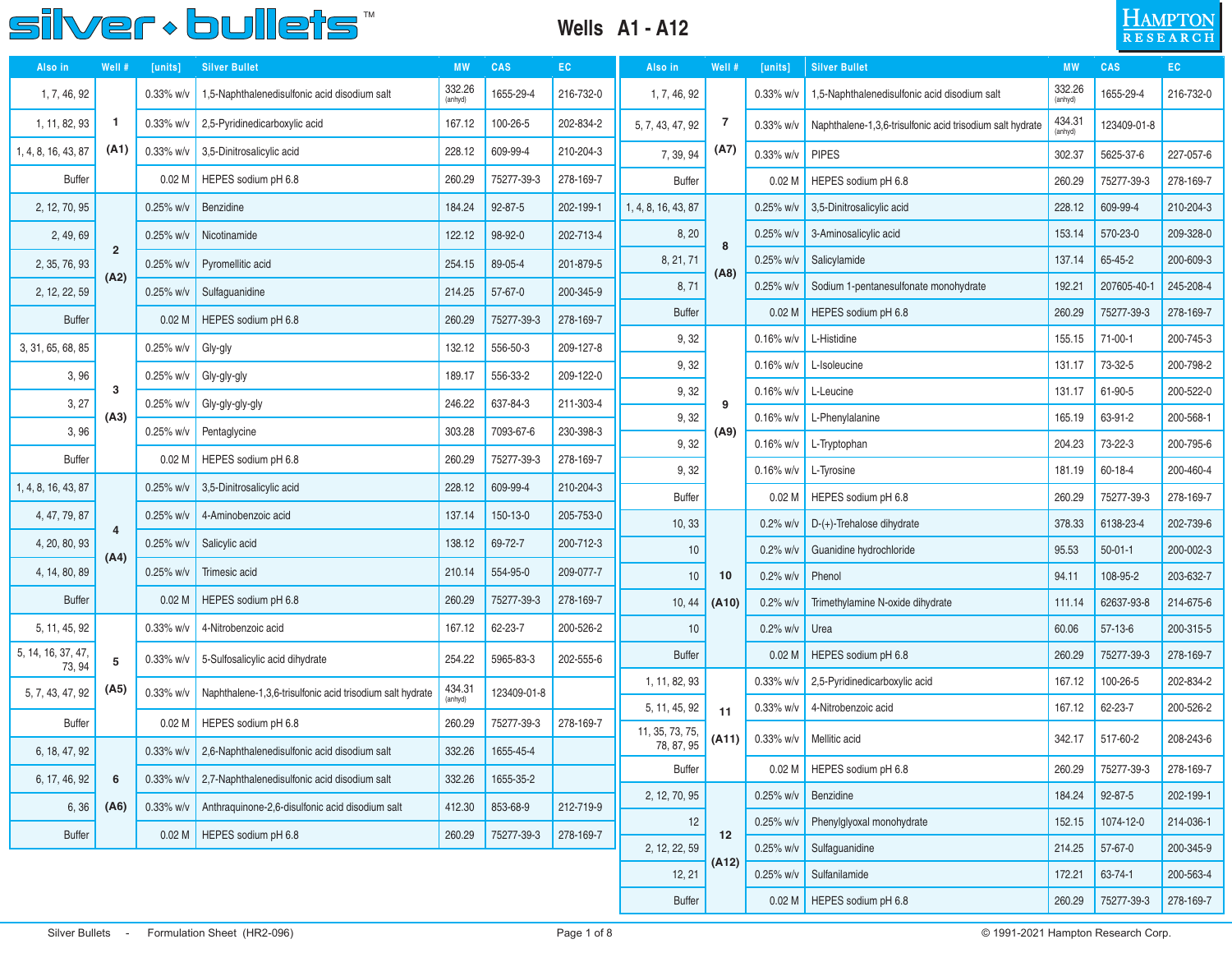

#### **Wells B1 - B12**



| Also in                      | Well # | [units]           | <b>Silver Bullet</b>                         | <b>MW</b>                                                | CAS           | EC.          | Also in        | Well #             | [units]           | <b>Silver Bullet</b>                               | <b>MW</b> | CAS           | EC.       |
|------------------------------|--------|-------------------|----------------------------------------------|----------------------------------------------------------|---------------|--------------|----------------|--------------------|-------------------|----------------------------------------------------|-----------|---------------|-----------|
| 13,70                        |        | 0.33% w/v         | Anthrone                                     | 194.23                                                   | 90-44-8       | 201-994-0    | 19, 23, 82     |                    | $0.33\%$ w/v      | 1,4-Cyclohexanedicarboxylic acid                   | 172.18    | 1076-97-7     |           |
| 13,69                        | 13     | 0.33% w/v         | Congo Red                                    | 696.66                                                   | 573-58-0      | 209-358-4    | 19, 74, 75     | 19                 | $0.33\%$ w/v      | 2,2'-Thiodiglycolic acid                           | 150.15    | 123-93-3      | 204-663-9 |
| 13, 36, 70                   | (B1)   | 0.33% w/v         | N-(2-Acetamido)-2-aminoethanesulfonic acid   | 182.20                                                   | 7365-82-4     | 230-908-4    | 15, 19, 36, 46 | (B7)               | $0.33\%$ w/v      | 5-Sulfoisophthalic acid monosodium salt            | 268.18    | 6362-79-4     |           |
| <b>Buffer</b>                |        | 0.02 <sub>M</sub> | HEPES sodium pH 6.8                          | 260.29                                                   | 75277-39-3    | 278-169-7    | <b>Buffer</b>  |                    | 0.02 <sub>M</sub> | HEPES sodium pH 6.8                                | 260.29    | 75277-39-3    | 278-169-7 |
| 14, 37, 77, 91               |        | 0.33% w/v         | 1,3,5-Pentanetricarboxylic acid              | 204.18                                                   | 6940-58-5     |              | 20, 80         |                    | $0.33\%$ w/v      | 3-Aminobenzoic acid                                | 137.14    | 99-05-8       | 202-724-4 |
| 5, 14, 16, 37, 47,<br>73, 94 | 14     | $0.33\%$ w/v      | 5-Sulfosalicylic acid dihydrate              | 254.22                                                   | 5965-83-3     | 202-555-6    | 8, 20          | $0.33\%$ w/v<br>20 |                   | 3-Aminosalicylic acid                              | 153.14    | 570-23-0      | 209-328-0 |
| 4, 14, 80, 89                | (B2)   | 0.33% w/v         | Trimesic acid                                | 4, 20, 80, 93<br>(B8)<br>554-95-0<br>209-077-7<br>210.14 |               | $0.33\%$ w/v | Salicylic acid | 138.12             | 69-72-7           | 200-712-3                                          |           |               |           |
| <b>Buffer</b>                |        | 0.02 <sub>M</sub> | HEPES sodium pH 6.8                          | 260.29                                                   | 75277-39-3    | 278-169-7    | <b>Buffer</b>  |                    | 0.02 <sub>M</sub> | HEPES sodium pH 6.8                                | 260.29    | 75277-39-3    | 278-169-7 |
|                              |        | $0.25%$ w/v       |                                              | 268.18                                                   | 6362-79-4     |              | 21, 38, 39, 87 |                    | $0.25%$ w/v       | Hexamminecobalt(III) chloride                      | 267.48    | 10534-89-1    | 234-103-9 |
| 15, 19, 36, 46               |        |                   | 5-Sulfoisophthalic acid monosodium salt      |                                                          |               |              | 8, 21, 71      |                    | 0.25% w/v         | Salicylamide                                       | 137.14    | 65-45-2       | 200-609-3 |
| 15, 95                       | 15     | 0.25% w/v         | Cystathionine                                | 222.26                                                   | 535-34-2      | 208-613-7    | 12, 21         | 21                 | $0.25%$ w/v       | Sulfanilamide                                      | 172.21    | 63-74-1       | 200-563-4 |
| 15, 26                       | (B3)   | 0.25% w/v         | Dithioerythritol                             | 154.25                                                   | 6892-68-8     | 229-998-8    | 21, 94         | (B9)               | 0.25% w/v         | Vanillic acid                                      | 168.15    | 121-34-6      | 204-466-8 |
| 15, 64                       |        | 0.25% w/v         | L-Citrulline                                 | 175.19                                                   | 372-75-8      | 206-759-6    | <b>Buffer</b>  | 0.02 <sub>M</sub>  |                   | HEPES sodium pH 6.8                                | 260.29    | 75277-39-3    | 278-169-7 |
| <b>Buffer</b>                |        | 0.02 <sub>M</sub> | HEPES sodium pH 6.8                          | 260.29                                                   | 75277-39-3    | 278-169-7    | 22, 79, 94     |                    | 0.25% w/v         | p-Coumaric acid                                    | 164.16    | 501-98-4      | 231-000-0 |
| 1, 4, 8, 16, 43, 87          |        | 0.33% w/v         | 3,5-Dinitrosalicylic acid                    | 228.12                                                   | 609-99-4      | 210-204-3    | 22, 70         |                    | $0.25%$ w/v       | Phenylurea                                         | 136.15    | $64 - 10 - 8$ | 200-576-5 |
| 16, 80, 94                   | 16     | 0.33% w/v         | 3-Aminobenzenesulfonic acid                  | 173.19                                                   | 121-47-1      | 204-473-6    | 22, 77         | 22                 | $0.25%$ w/v       | Poly(3-hydroxybutyric acid)                        |           | 29435-48-1    | 210-909-6 |
| 5, 14, 16, 37, 47,<br>73, 94 | (B4)   | 0.33% w/v         | 5-Sulfosalicylic acid dihydrate              | 254.22                                                   | 5965-83-3     | 202-555-6    | 2, 12, 22, 59  | (B10)              | 0.25% w/v         | Sulfaguanidine                                     | 214.25    | $57 - 67 - 0$ | 200-345-9 |
| <b>Buffer</b>                |        | 0.02 <sub>M</sub> | HEPES sodium pH 6.8                          | 260.29                                                   | 75277-39-3    | 278-169-7    | <b>Buffer</b>  |                    | 0.02 <sub>M</sub> | HEPES sodium pH 6.8                                | 260.29    | 75277-39-3    | 278-169-7 |
| 6, 17, 46, 92                |        | 0.33% w/v         | 2,7-Naphthalenedisulfonic acid disodium salt | 332.26                                                   | 1655-35-2     |              | 23, 45, 58, 59 |                    | $0.25\%$ w/v      | 1,2-Diaminocyclohexane sulfate                     | 212.27    | 65433-80-9    |           |
| 17, 35, 75,                  | 17     | $0.33\%$ w/v      | Azelaic acid                                 | 188.22                                                   | 123-99-9      | 204-669-1    | 19, 23, 82     |                    | $0.25%$ w/v       | 1,4-Cyclohexanedicarboxylic acid                   | 172.18    | 1076-97-7     |           |
| 79, 91                       | (B5)   |                   |                                              |                                                          |               |              | 23, 61         | 23                 | 0.25% w/v         | Methylenediphosphonic acid                         | 176.00    | 1984-15-2     | 217-851-0 |
| 17, 35, 78, 93               |        | 0.33% w/v         | trans-Cinnamic acid                          | 148.16                                                   | 140-10-3      | 205-398-1    | 23, 46, 89     | (B11)              | 0.25% w/v         | Sulfanilic acid                                    | 173.19    | 121-57-3      | 204-482-5 |
| <b>Buffer</b>                |        | 0.02 <sub>M</sub> | HEPES sodium pH 6.8                          | 260.29                                                   | 75277-39-3    | 278-169-7    | <b>Buffer</b>  |                    | 0.02 <sub>M</sub> | HEPES sodium pH 6.8                                | 260.29    | 75277-39-3    | 278-169-7 |
| 6, 18, 47, 92                |        | $0.33\%$ w/v      | 2,6-Naphthalenedisulfonic acid disodium salt | 332.26                                                   | 1655-45-4     |              |                |                    |                   |                                                    | 406.06    |               |           |
| 18, 81                       | 18     | $0.33\%$ w/v      | 2-Aminobenzenesulfonic acid                  | 173.19                                                   | $88 - 21 - 1$ | 201-810-9    | 24, 62, 90     |                    | $0.25%$ w/v       | D-Fructose 1,6-bisphosphate trisodium salt hydrate | (anhyd)   | 38099-82-0    |           |
| 18, 35, 92                   | (B6)   | 0.33% w/v         | m-Benzenedisulfonic acid disodium salt       | 282.20                                                   | 831-59-4      | 212-606-4    | 24, 90         | 24                 | $0.25%$ w/v       | D-Glucose 6-phosphate sodium salt                  | 282.12    | 54010-71-8    | 258-921-0 |
| <b>Buffer</b>                |        | 0.02 <sub>M</sub> | HEPES sodium pH 6.8                          | 260.29                                                   | 75277-39-3    | 278-169-7    | 24, 62, 90     | (B12)              | $0.25%$ w/v       | L-O-Phosphoserine                                  | 185.07    | 407-41-0      | 206-986-0 |
|                              |        |                   |                                              |                                                          |               |              | 24, 62, 90     |                    | $0.25%$ w/v       | O-Phospho-L-tyrosine                               | 261.17    | 21820-51-9    |           |
|                              |        |                   |                                              |                                                          |               |              | <b>Buffer</b>  |                    | 0.02 <sub>M</sub> | HEPES sodium pH 6.8                                | 260.29    | 75277-39-3    | 278-169-7 |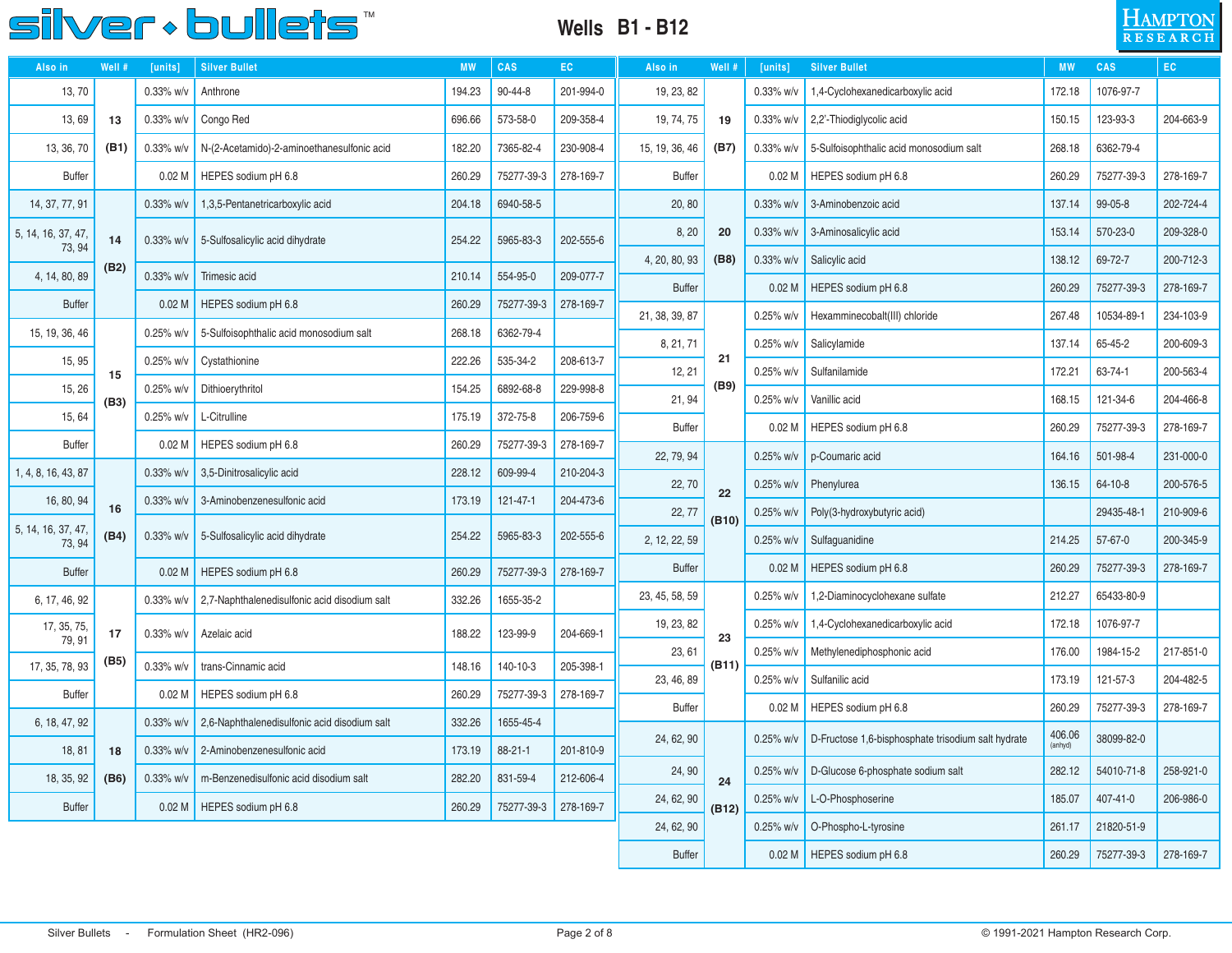### **Wells C1 - C12**



| Also in           | Well # | [units]              | <b>Silver Bullet</b>         | <b>MW</b> | CAS              | EC.       | Also in                    | Well # | [units]                      | <b>Silver Bullet</b>                            | <b>MW</b>                | CAS                     | EC                     |
|-------------------|--------|----------------------|------------------------------|-----------|------------------|-----------|----------------------------|--------|------------------------------|-------------------------------------------------|--------------------------|-------------------------|------------------------|
| 25, 40, 69, 87    |        | $0.25\%$ w/v         | Benzamidine hydrochloride    | 156.61    | 1670-14-0        | 216-795-4 | 32, 56                     |        | $0.05\%$ w/v                 | Glycine                                         | 75.07                    | $56 - 40 - 6$           | 200-272-2              |
| 25, 64, 95        | 25     | $0.25\%$ w/v         | L-Carnitine hydrochloride    | 197.66    | 6645-46-1        | 229-663-6 | 32                         |        | 0.05% w/v                    | L-(-)-Threonine                                 | 119.12                   | 72-19-5                 | 200-774-1              |
| 25, 95            |        | $0.25\%$ w/v         | L-Cystine                    | 240.30    | 56-89-3          | 200-296-3 | 32, 63                     |        | 0.05% w/v                    | L-(+)-Lysine                                    | 146.19                   | $56 - 87 - 1$           | 200-294-2              |
| 25,63             | (C1)   | $0.25\%$ w/v         | L-Ornithine hydrochloride    | 168.62    | 3184-13-2        | 221-678-6 | 32                         |        | 0.05% w/v                    | L-Alanine                                       | 89.09                    | $56 - 41 - 7$           | 200-273-8              |
| <b>Buffer</b>     |        | 0.02 <sub>M</sub>    | HEPES sodium pH 6.8          | 260.29    | 75277-39-3       | 278-169-7 | 32, 64                     |        | 0.05% w/v                    | L-Arginine                                      | 174.20                   | 74-79-3                 | 200-811-1              |
| 26, 49            |        | $0.33\%$ w/v         | Caffeine                     | 194.19    | 58-08-2          | 200-362-1 | 32                         |        | 0.05% w/v                    | L-Asparagine monohydrate                        | 150.13                   | 5794-13-8               | 200-735-9              |
|                   | 26     |                      |                              |           |                  |           | 32                         |        | 0.05% w/v                    | L-Aspartic acid                                 | 133.10                   | 56-84-8                 | 200-291-6              |
| 15, 26            |        | $0.33\%$ w/v         | Dithioerythritol             | 154.25    | 6892-68-8        | 229-998-8 | 32, 44<br>32               |        | 0.05% w/v<br>0.05% w/v       | L-Glutamic acid<br>L-Glutamine                  | 147.13<br>146.14         | 56-86-0<br>56-85-9      | 200-293-7<br>200-292-1 |
| 26, 32, 85        | (C2)   | $0.33\%$ w/v         | L-Methionine                 | 149.21    | 63-68-3          | 200-562-9 | 9,32                       | 32     | 0.05% w/v                    | L-Histidine                                     | 155.15                   | $71-00-1$               | 200-745-3              |
| <b>Buffer</b>     |        | 0.02 <sub>M</sub>    | HEPES sodium pH 6.8          | 260.29    | 75277-39-3       | 278-169-7 | 9,32                       |        | 0.05% w/v                    | L-Isoleucine                                    | 131.17                   | 73-32-5                 | 200-798-2              |
| 27, 29, 31, 86    |        | $0.25%$ w/v          | Ala-ala                      | 160.17    | 1948-31-8        | 217-751-7 | 9,32                       | (C8)   | 0.05% w/v                    | L-Leucine                                       | 131.17                   | 61-90-5                 | 200-522-0              |
| 27,86             | 27     | $0.25\%$ w/v         | Ala-gly                      | 146.14    | 687-69-4         | 211-699-9 | 26, 32                     |        | 0.05% w/v                    | L-Methionine                                    | 149.21                   | 63-68-3                 | 200-562-9              |
| 3, 27             |        | $0.25%$ w/v          | Gly-gly-gly-gly              | 246.22    | 637-84-3         | 211-303-4 | 9,32                       |        | 0.05% w/v                    | L-Phenylalanine                                 | 165.19                   | 63-91-2                 | 200-568-1              |
| 27, 29, 30, 96    | (C3)   | $0.25\%$ w/v         | Leu-gly-gly                  | 245.28    | 1187-50-4        | 214-698-1 | 32, 44                     |        | 0.05% w/v                    | L-Proline                                       | 115.13                   | 147-85-3                | 205-702-2              |
| <b>Buffer</b>     |        | 0.02 <sub>M</sub>    | HEPES sodium pH 6.8          | 260.29    | 75277-39-3       | 278-169-7 | 32                         |        | 0.05% w/v                    | L-Serine                                        | 105.09                   | $56 - 45 - 1$           | 200-274-3              |
| 28, 29, 96        |        | $0.2\%$ w/v          | Aspartame                    | 294.30    | 22839-47-0       | 245-261-3 | 9,32                       |        | 0.05% w/v                    | L-Tryptophan                                    | 204.23                   | 73-22-3                 | 200-795-6              |
| 28, 31, 86        |        | $0.2\%$ w/v          | Gly-asp                      | 190.16    | 4685-12-5        | 225-140-1 | 9,32                       |        | 0.05% w/v                    | L-Tyrosine                                      | 181.19                   | $60 - 18 - 4$           | 200-460-4              |
| 28, 31            | 28     | $0.2\%$ w/v          | Gly-ser                      | 162.15    | 7361-43-5        | 230-901-6 | 32                         |        | 0.05% w/v                    | L-Valine                                        | 117.15                   | 72-18-4                 | 200-773-6              |
|                   |        |                      |                              |           |                  |           | Buffer                     |        | 0.02 <sub>M</sub>            | HEPES sodium pH 6.8                             | 260.29                   | 75277-39-3              | 278-169-7              |
| 28, 31            | (C4)   | $0.2\%$ w/v          | Ser-tyr                      | 268.27    | 21435-27-8       |           | 33                         |        | $0.2\%$ w/v                  | D-(+)-Maltose monohydrate                       | 360.31                   | 6363-53-7               | 200-716-5              |
| 28, 96            |        | $0.2\%$ w/v          | Tyr-phe                      | 328.37    | 17355-11-2       |           | 33                         |        | $0.2\%$ W/V                  | D-(+)-Melibiose monohydrate                     | 342.30                   | 585-99-9                |                        |
| <b>Buffer</b>     |        | 0.02 <sub>M</sub>    | HEPES sodium pH 6.8          | 260.29    | 75277-39-3       | 278-169-7 | 33, 34                     | 33     | $0.2\%$ W/V                  | D-(+)-Raffinose pentahydrate                    | 594.51                   | 17629-30-0              | 208-146-9              |
| 27, 29, 31, 86    |        | $0.16\%$ w/v         | Ala-ala                      | 160.17    | 1948-31-8        | 217-751-7 | 10, 33                     | (C9)   | $0.2\%$ W/V                  | D-(+)-Trehalose dihydrate                       | 378.33                   | 6138-23-4               | 202-739-6              |
| 28, 29, 96        |        | $0.16\%$ w/v         | Aspartame                    | 294.30    | 22839-47-0       | 245-261-3 | 33, 34                     |        | $0.2\%$ W/V                  | Stachyose hydrate                               | 666.59 (anhyd)           | 54261-98-2              |                        |
| 29, 30            | 29     | $0.16\%$ w/v         | Gly-tyr                      | 238.24    | 658-79-7         | 211-525-1 | Buffer                     |        | 0.02 <sub>M</sub>            | HEPES sodium pH 6.8                             | 260.29                   | 75277-39-3              | 278-169-7              |
| 27, 29, 30, 96    | (C5)   | $0.16\%$ w/v         | Leu-gly-gly                  | 245.28    | 1187-50-4        | 214-698-1 | 34                         |        | $0.16\%$ w/v                 | β-Cyclodextrin                                  | 1134.98                  | 7585-39-9               | 231-493-2              |
| 29,86             |        | $0.16\%$ w/v         | Ser-Glu                      | 234.21    | 6403-16-3        |           | 34<br>34                   |        | $0.16\%$ w/v<br>$0.16\%$ w/v | D-(+)-Cellobiose<br>D-(+)-Maltotriose           | 342.30<br>504.44 (anhyd) | 528-50-7<br>207511-08-8 | 208-436-5              |
| 29, 96            |        | $0.16\%$ w/v         | Tyr-ala                      | 252.27    | 730-08-5         |           | 34                         | 34     | $0.16\%$ w/v                 | D-(+)-Melezitose hydrate                        | 504.44 (anhyd)           | 207511-10-2             |                        |
| <b>Buffer</b>     |        | 0.02 <sub>M</sub>    | HEPES sodium pH 6.8          | 260.29    | 75277-39-3       | 278-169-7 | 33, 34                     | (C10)  | $0.16\%$ w/v                 | D-(+)-Raffinose pentahydrate                    | 594.51                   | 17629-30-0              | 208-146-9              |
| 30, 31, 86        |        | $0.33\%$ w/v         | Gly-phe                      | 222.24    | 3321-03-7        | 222-027-9 | 33, 34                     |        | $0.16\%$ w/v                 | Stachyose hydrate                               | 666.59 (anhyd)           | 54261-98-2              |                        |
|                   | 30     |                      |                              |           |                  |           | Buffer                     |        | 0.02M                        | HEPES sodium pH 6.8                             | 66.58                    | 75277-39-3              | 278-169-7              |
| 29, 30            |        | $0.33\%$ w/v         | Gly-tyr                      | 238.24    | 658-79-7         | 211-525-1 | 17, 35, 75, 79, 91         |        | $0.16\%$ w/v                 | Azelaic acid                                    | 188.22                   | 123-99-9                | 204-669-1              |
| 27, 29, 30, 96    | (C6)   | $0.33\%$ w/v         | Leu-gly-gly                  | 245.28    | 1187-50-4        | 214-698-1 | 18, 35, 92                 |        | $0.16\%$ w/v                 | m-Benzenedisulfonic acid disodium salt          | 282.20                   | 831-59-4                | 212-606-4              |
| <b>Buffer</b>     |        | 0.02 <sub>M</sub>    | HEPES sodium pH 6.8          | 260.29    | 75277-39-3       | 278-169-7 | 11, 35, 73, 75, 78, 87, 95 | 35     | 0.16% w/v                    | Mellitic acid                                   | 342.17                   | 517-60-2                | 208-243-6              |
| 27, 29, 31, 86    |        | $0.16\%$ w/v         | Ala-ala                      | 160.17    | 1948-31-8        | 217-751-7 | 35, 72, 78, 91             |        | $0.16\%$ w/v                 | Pimelic acid                                    | 160.17                   | $111 - 16 - 0$          | 203-840-8              |
| 28, 31, 86        |        | $0.16\%$ w/v Gly-asp |                              |           | 190.16 4685-12-5 | 225-140-1 | $2, 35, 76, 93$ (C11)      |        | $0.16\%$ w/v                 | Pyromellitic acid                               | 254.15                   | 89-05-4                 | 201-879-5              |
| 3, 31, 65, 68, 85 | 31     | $0.16\%$ w/v Gly-gly |                              | 132.12    | 556-50-3         | 209-127-8 | 17, 35, 78, 93             |        | $0.16\%$ w/v                 | trans-Cinnamic acid                             | 148.16                   | 140-10-3                | 205-398-1              |
| 30, 31, 86        |        | 0.16% w/v Gly-phe    |                              | 222.24    | 3321-03-7        | 222-027-9 | Buffer                     |        | 0.02 <sub>M</sub>            | HEPES sodium pH 6.8                             | 260.29                   | 75277-39-3              | 278-169-7              |
| 28, 31            | (C7)   | 0.16% w/v Gly-ser    |                              | 162.15    | 7361-43-5        | 230-901-6 | 15, 19, 36, 46             |        | $0.25\%$ w/v                 | 5-Sulfoisophthalic acid monosodium salt         | 268.18                   | 6362-79-4               |                        |
| 28, 31            |        | $0.16\%$ w/v Ser-tyr |                              | 268.27    | 21435-27-8       |           | 6, 36                      | 36     | $0.25\%$ w/v                 | Anthraquinone-2,6-disulfonic acid disodium salt | 412.30                   | 853-68-9                | 212-719-9              |
| <b>Buffer</b>     |        |                      | 0.02 M   HEPES sodium pH 6.8 | 260.29    | 75277-39-3       | 278-169-7 | 13, 36, 70                 |        | $0.25%$ w/v                  | N-(2-acetamido)-2-aminoethanesulfonic acid      | 182.20                   | 7365-82-4               | 230-908-4              |
|                   |        |                      |                              |           |                  |           | 36, 67                     | (C12)  | $0.25\%$ w/v                 | Tetrahydroxy-1,4-benzoquinone hydrate           | 172.09 (anhyd)           | 123334-16-7             |                        |
|                   |        |                      |                              |           |                  |           | Buffer                     |        |                              | 0.02 M HEPES sodium pH 6.8                      | 260.29                   | 75277-39-3              | 278-169-7              |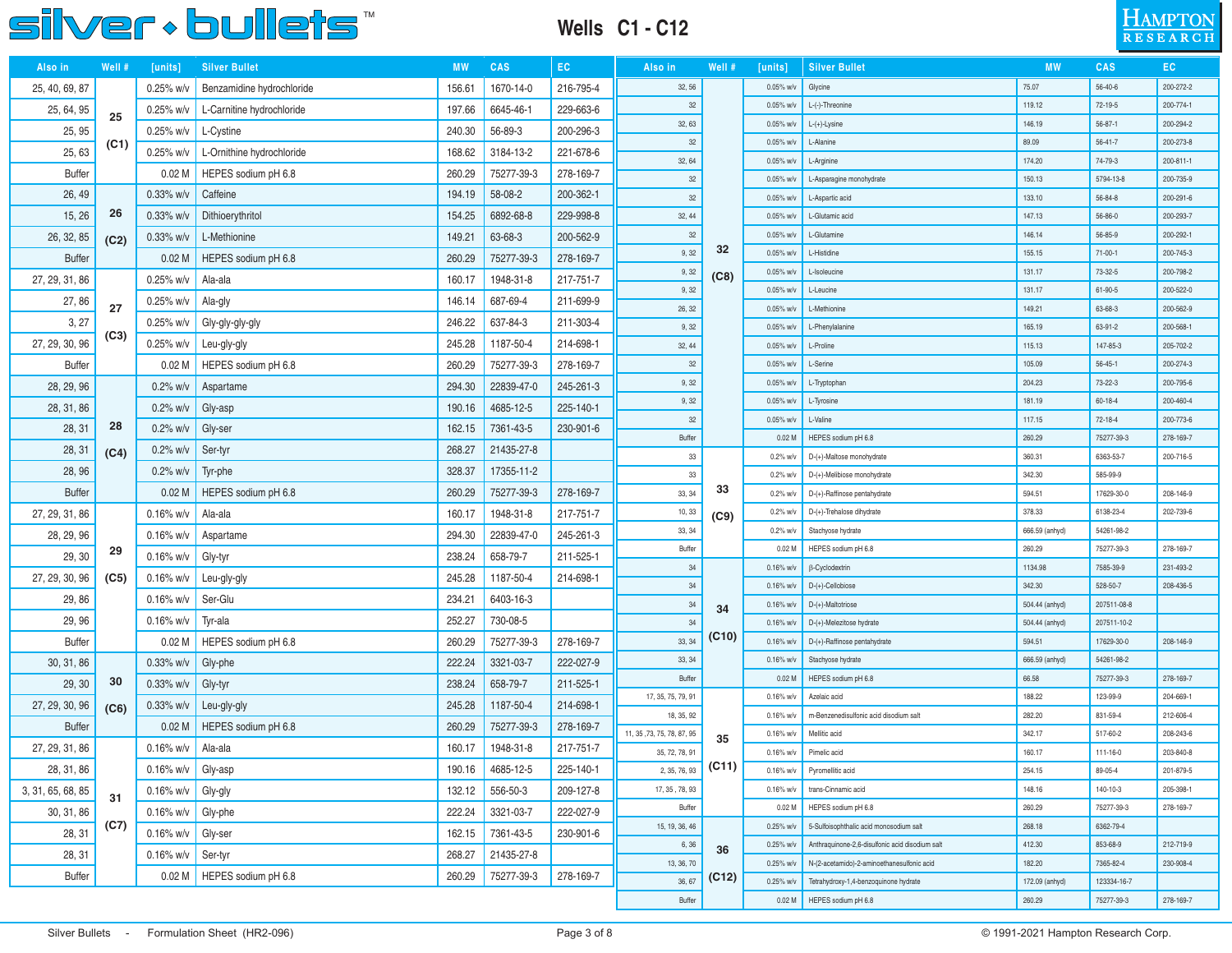#### **Wells D1 - D12**



| Also in            | Well # | [units]           | <b>Silver Bullet</b>                  |        | <b>CAS</b>    | EC        | Also in                      | Well # | [units]           | <b>Silver Bullet</b>                                                  |                   | <b>CAS</b>  | EC.       |
|--------------------|--------|-------------------|---------------------------------------|--------|---------------|-----------|------------------------------|--------|-------------------|-----------------------------------------------------------------------|-------------------|-------------|-----------|
| 14, 37, 77, 91     |        | 0.25% w/v         | 1,3,5-Pentanetricarboxylic acid       | 204.18 | 6940-58-5     |           | 1, 4, 8, 16, 43, 87          |        | $0.25\%$ w/v      | 3,5-Dinitrosalicylic acid                                             | 228.12            | 609-99-4    | 210-204-3 |
| 5, 14, 16, 37, 47, |        | 0.25% w/v         | 5-Sulfosalicylic acid dihydrate       | 254.22 | 5965-83-3     | 202-555-6 | 43, 76, 81                   |        | $0.25\%$ w/v      | 3-Indolebutyric acid                                                  | 203.24            | 133-32-4    | 205-101-5 |
| 73, 94             | 37     |                   | o-Sulfobenzoic acid monoammonium salt |        |               |           | 5, 7, 43, 47, 92             | 43     | $0.25%$ w/v       | Naphthalene-1,3,6-trisulfonic acid trisodium salt hydrate             | 434.31<br>(anhyd) | 123409-01-8 |           |
| 37,79              | (D1)   | 0.25% w/v         |                                       | 219.22 | 6939-89-5     |           | 43, 82, 93                   | (D7)   | $0.25%$ w/v       | trans-1,2-Cyclohexanedicarboxylic acid                                | 172.18            | 2305-32-0   | 218-975-8 |
| 37,79              |        | 0.25% w/v         | Sodium 4-aminosalicylate dihydrate    | 211.15 | 6018-19-5     | 205-091-2 | <b>Buffer</b>                |        | 0.02 <sub>M</sub> | HEPES sodium pH 6.8                                                   | 260.29            | 75277-39-3  | 278-169-7 |
| <b>Buffer</b>      |        | 0.02 <sub>M</sub> | HEPES sodium pH 6.8                   | 260.29 | 75277-39-3    | 278-169-7 | 44, 67                       |        | $0.2\%$ w/v       | Betaine anhydrous                                                     | 117.15            | 107-43-7    | 203-490-6 |
| 38                 |        | 0.06 <sub>M</sub> | <b>CHAPS</b>                          | 614.89 | 75621-03-3    |           | 32, 44, 85                   |        | $0.2\%$ w/v       | L-Glutamic acid                                                       | 147.13            | 56-86-0     | 200-293-7 |
| 38                 | 38     | 0.06 <sub>M</sub> | <b>HEPES</b>                          | 238.31 | 7365-45-9     | 230-907-9 | 32, 44, 85                   | 44     | $0.2\%$ w/v       | L-Proline                                                             | 115.13            | 147-85-3    | 205-702-2 |
| 38                 |        | 0.06 <sub>M</sub> | Tris                                  | 121.14 | $77 - 86 - 1$ | 201-064-4 | 44, 63, 64                   | (D8)   | $0.2\%$ w/v       | Taurine                                                               | 125.15            | 107-35-7    | 203-483-8 |
| 21, 38, 39, 87     | (D2)   | 0.25% w/v         | Hexamminecobalt(III) chloride         | 267.48 | 10534-89-1    | 234-103-9 | 10, 44                       |        |                   | Trimethylamine N-oxide dihydrate                                      | 111.14            | 62637-93-8  | 214-675-6 |
| <b>Buffer</b>      |        | 0.02 <sub>M</sub> | HEPES sodium pH 6.8                   | 260.29 | 75277-39-3    | 278-169-7 | <b>Buffer</b>                |        |                   | HEPES sodium pH 6.8                                                   | 260.29            | 75277-39-3  | 278-169-7 |
| 39                 |        | 0.06 <sub>M</sub> | MES monohydrate                       | 213.25 | 145224-94-8   | 224-632-3 | 23, 45, 58, 59               |        | 0.25% w/v         | 1,2-Diaminocyclohexane sulfate                                        | 212.27            | 65433-80-9  |           |
|                    |        |                   | <b>PIPES</b>                          |        |               |           | 5, 11, 45, 92                | 45     | $0.25%$ w/v       | 4-Nitrobenzoic acid                                                   | 167.12            | 62-23-7     | 200-526-2 |
| 7, 39, 94          | 39     | 0.06 <sub>M</sub> |                                       | 302.37 | 5625-37-6     | 227-057-6 | 45, 57, 60, 88               |        | $0.25%$ w/v       | Cystamine dihydrochloride                                             | 225.20            | 56-17-7     | 200-260-7 |
| 21, 38, 39, 87     | (D3)   | 0.33% w/v         | Hexamminecobalt(III) chloride         | 267.48 | 10534-89-1    | 234-103-9 | 45, 57, 58, 59, 88           | (D9)   | $0.25\%$ w/v      | Spermine                                                              | 202.34            | 71-44-3     | 200-754-2 |
| <b>Buffer</b>      |        | 0.02 <sub>M</sub> | HEPES sodium pH 6.8                   | 260.29 | 75277-39-3    | 278-169-7 | <b>Buffer</b>                |        | 0.02 <sub>M</sub> | HEPES sodium pH 6.8                                                   | 260.29            | 75277-39-3  | 278-169-7 |
| 40                 |        | 0.005M            | Gadolinium(III) chloride hexahydrate  | 371.70 | 13450-84-5    | 233-386-6 | 1, 7, 46, 92                 |        | $0.25%$ w/v       | 1,5-Naphthalenedisulfonic acid disodium salt                          | 332.26<br>(anhyd) | 1655-29-4   | 216-732-0 |
| 40                 | 40     | 0.005M            | Samarium(III) chloride hexahydrate    | 364.81 | 13465-55-9    | 233-797-0 | 6, 17, 46, 92                | 46     | $0.25\%$ w/v      | 2,7-Naphthalenedisulfonic acid disodium salt                          | 332.26            | 1655-35-2   |           |
| 25, 40, 69, 87     |        | 0.05 <sub>M</sub> | Benzamidine hydrochloride             | 156.61 | 1670-14-0     | 216-795-4 | 15, 19, 36, 46               | (D10)  | $0.25%$ w/v       | 5-Sulfoisophthalic acid monosodium salt                               | 268.18            | 6362-79-4   |           |
| 40,69              | (D4)   | 0.25% w/v         | Salicin                               | 286.28 | 138-52-3      | 205-331-6 | 23, 46, 89                   |        | $0.25\%$ w/v      | Sulfanilic acid                                                       | 173.19            | 121-57-3    | 204-482-5 |
| <b>Buffer</b>      |        | 0.02 <sub>M</sub> | HEPES sodium pH 6.8                   | 260.29 | 75277-39-3    | 278-169-7 | <b>Buffer</b>                |        | 0.02 <sub>M</sub> | HEPES sodium pH 6.8                                                   | 260.29            | 75277-39-3  | 278-169-7 |
| 41                 |        | 0.004M            | Calcium chloride dihydrate            | 147.01 | 10035-04-8    | 233-140-8 | 6, 18, 47, 92                |        | $0.25%$ w/v       | 2,6-Naphthalenedisulfonic acid disodium salt                          | 332.26            | 1655-45-4   |           |
| 41                 |        | 0.004M            | Magnesium chloride hexahydrate        | 203.30 | 7791-18-6     | 232-094-6 | 4, 47, 79, 87                |        | $0.25%$ w/v       | 4-Aminobenzoic acid                                                   | 137.14            | 150-13-0    | 205-753-0 |
| 41                 | 41     | 0.004M            | Manganese(II) chloride tetrahydrate   | 197.91 | 13446-34-9    | 231-869-6 | 5, 14, 16, 37, 47,<br>73, 94 | 47     | $0.25\%$ w/v      | 5-Sulfosalicylic acid dihydrate                                       | 254.22            | 5965-83-3   | 202-555-6 |
| 41                 | (D5)   | 0.004M            | Zinc chloride                         | 136.30 | 7646-85-7     | 231-592-0 | 5, 7, 43, 47, 92             | (D11)  |                   | 0.25% w/v   Naphthalene-1,3,6-trisulfonic acid trisodium salt hydrate | 434.31<br>(anhyd) | 123409-01-8 |           |
| <b>Buffer</b>      |        | 0.02 <sub>M</sub> | HEPES sodium pH 6.8                   | 260.29 | 75277-39-3    | 278-169-7 | <b>Buffer</b>                |        |                   | 0.02 M   HEPES sodium pH 6.8                                          | 260.29            | 75277-39-3  | 278-169-7 |
| 42                 |        | 0.004 M           | Cadmium chloride hydrate              | 183.32 | 654054-66-7   |           | $\bf 48$                     |        |                   | 0.2% w/v Rhenium(IV) oxide                                            | 218.21            | 12036-09-8  | 234-839-0 |
| 42                 |        | 0.004M            | Cobalt(II) chloride hexahydrate       | 237.93 | 7791-13-1     | 231-589-4 | 48                           |        | $0.2\%$ w/v       | Sodium bromide                                                        | 102.89            | 7647-15-6   | 231-599-9 |
| 42                 | 42     | 0.004 M           | Copper(II) chloride dihydrate         | 170.48 | 10125-13-0    | 231-210-2 | 48                           | 48     | $0.2\%$ w/v       | Sodium nitrate                                                        | 84.99             | 7631-99-4   | 231-554-3 |
|                    | (D6)   |                   |                                       |        |               |           | 48                           | (D12)  | $0.2\%$ w/v       | Sodium phosphate dibasic dihydrate                                    | 177.99            | 10028-24-7  | 231-448-7 |
| 42                 |        | 0.004 M           | Nickel(II) chloride hexahydrate       | 237.69 | 7791-20-0     | 231-743-0 | 48                           |        | $0.2\%$ w/v       | Sodium tetraborate decahydrate                                        | 381.37            | 1303-96-4   | 215-540-4 |
| <b>Buffer</b>      |        | 0.02 <sub>M</sub> | HEPES sodium pH 6.8                   | 260.29 | 75277-39-3    | 278-169-7 | Buffer                       |        |                   | 0.02 M   HEPES sodium pH 6.8                                          | 260.29            | 75277-39-3  | 278-169-7 |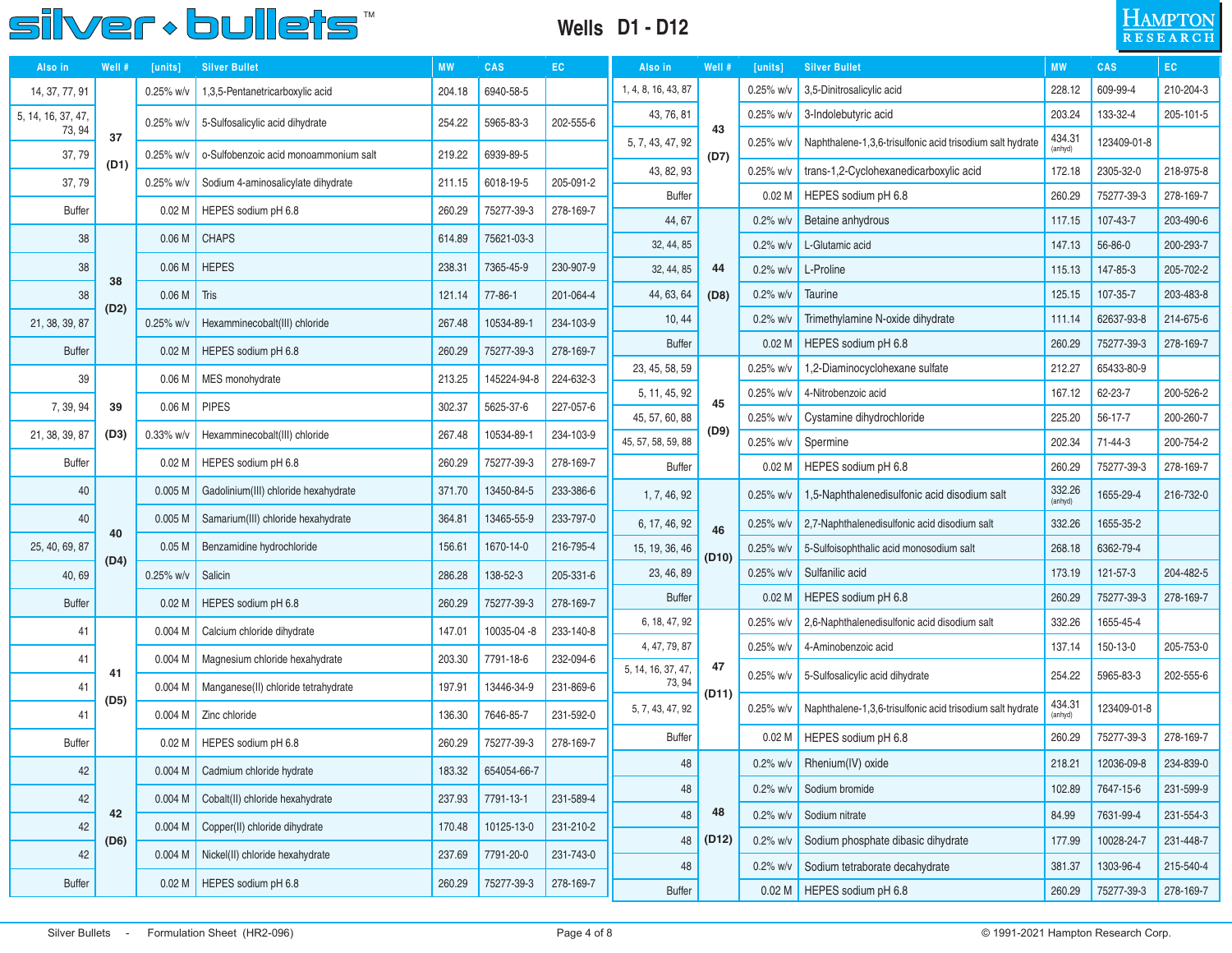

#### **Wells E1 - E12**



| Also in       | Well # | [units]            | <b>Silver Bullet</b>                        | <b>MW</b> | <b>CAS</b>      | EC        | Also in               | Well # | [units]           | <b>Silver Bullet</b>                  | <b>MW</b>       | <b>CAS</b>            | EC.       |
|---------------|--------|--------------------|---------------------------------------------|-----------|-----------------|-----------|-----------------------|--------|-------------------|---------------------------------------|-----------------|-----------------------|-----------|
| 26, 49        |        | $0.2\%$ w/v        | Caffeine                                    | 194.19    | 58-08-2         | 200-362-1 | 55                    |        | 1% w/v            | Ovalbumin                             |                 | 9006-59-1             | 232-692-7 |
| 49, 71        |        | $0.2\%$ w/v        | Cytosine                                    | 111.10    | 71-30-7         | 200-749-5 | 54, 55                | 55     | 0.005% w/v        | Pepsin                                |                 | 9001-75-6             | 232-629-3 |
| 49, 84        | 49     | $0.2\%$ w/v        | Gallic acid monohydrate                     | 188.14    | 5995-86-8       | 205-749-9 | 54, 55                | (E7)   | $0.005\%$ w/v     | Proteinase K                          |                 | 39450-01-6            | 254-457-8 |
| 2, 49, 69     | (E1)   | $0.2\%$ w/v        | Nicotinamide                                | 122.12    | 98-92-0         | 202-713-4 | 54, 55                |        | 0.005% w/v        | Trypsin                               |                 | 9002-07-7             | 232-650-8 |
|               |        |                    |                                             |           |                 |           | <b>Buffer</b>         |        | 0.02 <sub>M</sub> | HEPES sodium pH 6.8                   | 260.29          | 75277-39-3            | 278-169-7 |
| 49, 61        |        | $0.2\%$ w/v        | Sodium pyrophosphate tetrabasic decahydrate | 446.06    | 13472-36-1      | 231-767-1 | 56,66                 |        | $0.2\%$ w/v       | D-Sorbitol                            | 182.17          | $50 - 70 - 4$         | 200-061-5 |
| <b>Buffer</b> |        | 0.02 <sub>M</sub>  | HEPES sodium pH 6.8                         | 260.29    | 75277-39-3      | 278-169-7 | 56,66                 |        | $0.2\%$ w/v       | Glycerol                              | 92.09           | $56 - 81 - 5$         | 200-289-5 |
| 50            |        | $1\%$ w/v          | Dextran sulfate sodium salt                 | > 500,000 | 9011-18-1       |           | 32, 56, 85            | 56     | $0.2\%$ w/v       | Glycine                               | 75.07           | $56 - 40 - 6$         | 200-272-2 |
| 50            | 50     | 0.005% w/v         | Dextranase                                  |           |                 |           | 56,68                 | (E8)   | $0.2\%$ w/v       | myo-Inositol                          | 180.16          | 87-89-8               | 201-781-2 |
| 50            | (E2)   | $0.005\%$ w/v      | $\alpha$ -Amylase                           |           | 9000-90-2       | 232-565-6 | 56, 57                |        | $0.2\%$ w/v       | Sarcosine                             | 89.09           | 107-97-1              | 203-538-6 |
| <b>Buffer</b> |        | 0.02 <sub>M</sub>  | HEPES sodium pH 6.8                         | 260.29    | 75277-39-3      | 278-169-7 | <b>Buffer</b>         |        | 0.02 <sub>M</sub> | HEPES sodium pH 6.8                   | 260.29          | 75277-39-3            | 278-169-7 |
|               |        |                    |                                             |           |                 |           | 57, 60, 88            |        | $0.2\%$ w/v       | 1,4-Diaminobutane                     | 88.15           | 110-60-1              | 203-782-3 |
| 51            | 51     | $1\%$ W/V          | Tryptone                                    |           |                 |           | 45, 57, 60, 88        |        | $0.2\%$ w/v       | Cystamine dihydrochloride             | 225.20          | $56 - 17 - 7$         | 200-260-7 |
| <b>Buffer</b> | (E3)   | 0.02 <sub>M</sub>  | HEPES sodium pH 6.8                         | 260.29    | 75277-39-3      | 278-169-7 | 57, 59<br>56, 57      | 57     | $0.2\%$ w/v       | Diloxanide furoate                    | 328.15<br>89.09 | 3736-81-0<br>107-97-1 | 223-108-1 |
| 52            | 52     | $1\%$ w/v          | Protamine sulfate                           |           | 53597-25-4      |           | 45, 57, 58,           | (E9)   | $0.2\%$ w/v       | Sarcosine                             |                 |                       | 203-538-6 |
| <b>Buffer</b> | (E4)   | 0.02M              | HEPES sodium pH 6.8                         | 260.29    | 75277-39-3      | 278-169-7 | 59,88                 |        | $0.2\%$ w/v       | Spermine                              | 202.34          | 71-44-3               | 200-754-2 |
| 53            |        | 0.005% w/v         | Deoxyribonuclease I                         |           | 9003-98-9       | 232-667-0 | <b>Buffer</b>         |        | 0.02 <sub>M</sub> | HEPES sodium pH 6.8                   | 260.29          | 75277-39-3            | 278-169-7 |
| 53            |        | $0.5\%$ w/v        | Deoxyribonucleic acid                       |           |                 |           | 23, 45, 58, 59        |        | $0.25%$ w/v       | 1,2-Diaminocyclohexane sulfate        | 212.27          | 65433-80-9            |           |
| 53            | 53     | $0.005\%$ w/v      | Ribonuclease A                              |           | 9001-99-4       | 232-646-6 | 58, 60, 88            | 58     | 0.25% w/v         | 1,8-Diaminooctane                     | 144.26          | 373-44-4              | 206-764-3 |
| 53            | (E5)   | $0.5\%$ w/v        | Ribonucleic acid                            |           | 63231-63-0      |           | 58, 60, 88            | (E10)  | $0.25%$ w/v       | Cadaverine                            | 102.18          | 462-94-2              | 207-329-0 |
| <b>Buffer</b> |        | 0.02 <sub>M</sub>  | HEPES sodium pH 6.8                         | 260.29    | 75277-39-3      | 278-169-7 | 45, 57, 58,<br>59, 88 |        | $0.25%$ w/v       | Spermine                              | 202.34          | $71 - 44 - 3$         | 200-754-2 |
|               |        |                    |                                             |           |                 |           | <b>Buffer</b>         |        | 0.02 <sub>M</sub> | HEPES sodium pH 6.8                   | 260.29          | 75277-39-3            | 278-169-7 |
| 54            |        | $0.5\%$ w/v        | Casein                                      |           | 9000-71-9       | 232-555-1 | 23, 45, 58, 59        |        | $0.2%$ w/v        | 1,2-Diaminocyclohexane sulfate        | 212.27          | 65433-80-9            |           |
| 54            |        | $0.5\%$ w/v        | Hemoglobin                                  |           | 9008-02-0       |           | 57, 59                |        | $0.2%$ w/v        | Diloxanide furoate                    | 328.15          | 3736-81-0             | 223-108-1 |
| 54, 55        |        | 0.005% w/v         | Pepsin                                      |           | 9001-75-6       | 232-629-3 | 59, 72                | 59     | $0.2\%$ w/v       | Fumaric acid                          | 116.07          | 110-17-8              | 203-743-0 |
| 54            | 54     | 0.005% w/v         | Protease                                    |           | $9014 - 01 - 1$ | 232-752-2 | 45, 57, 58,<br>59, 88 | (E11)  | $0.2\%$ w/v       | Spermine                              | 202.34          | 71-44-3               | 200-754-2 |
| 54, 55        | (E6)   | 0.005% w/v         | Proteinase K                                |           | 39450-01-6      | 254-457-8 | 2, 12, 22, 59         |        |                   | $0.2\%$ w/v Sulfaquanidine            | 214.25          | 57-67-0               | 200-345-9 |
| 54, 55        |        | 0.005% w/v Trypsin |                                             |           | 9002-07-7       | 232-650-8 | <b>Buffer</b>         |        |                   | 0.02 M HEPES sodium pH 6.8            | 260.29          | 75277-39-3            | 278-169-7 |
| Buffer        |        |                    | 0.02 M   HEPES sodium pH 6.8                | 260.29    | 75277-39-3      | 278-169-7 | 57, 60, 88            |        |                   | $0.2\%$ w/v   1,4-Diaminobutane       | 88.15           | 110-60-1              | 203-782-3 |
|               |        |                    |                                             |           |                 |           | 58, 60, 88            |        |                   | $0.2\%$ w/v   1,8-Diaminooctane       | 144.26          | 373-44-4              | 206-764-3 |
|               |        |                    |                                             |           |                 |           | 58, 60, 88            | 60     |                   | $0.2\%$ w/v $\bigcup$ Cadaverine      | 102.18          | 462-94-2              | 207-329-0 |
|               |        |                    |                                             |           |                 |           | 45, 57, 60, 88        | (E12)  |                   | $0.2\%$ w/v Cystamine dihydrochloride | 225.20          | $56 - 17 - 7$         | 200-260-7 |
|               |        |                    |                                             |           |                 |           | 60, 88                |        |                   | $0.2\%$ w/v Spermidine                | 145.25          | 124-20-9              | 204-689-0 |
|               |        |                    |                                             |           |                 |           | <b>Buffer</b>         |        |                   | 0.02 M   HEPES sodium pH 6.8          | 260.29          | 75277-39-3            | 278-169-7 |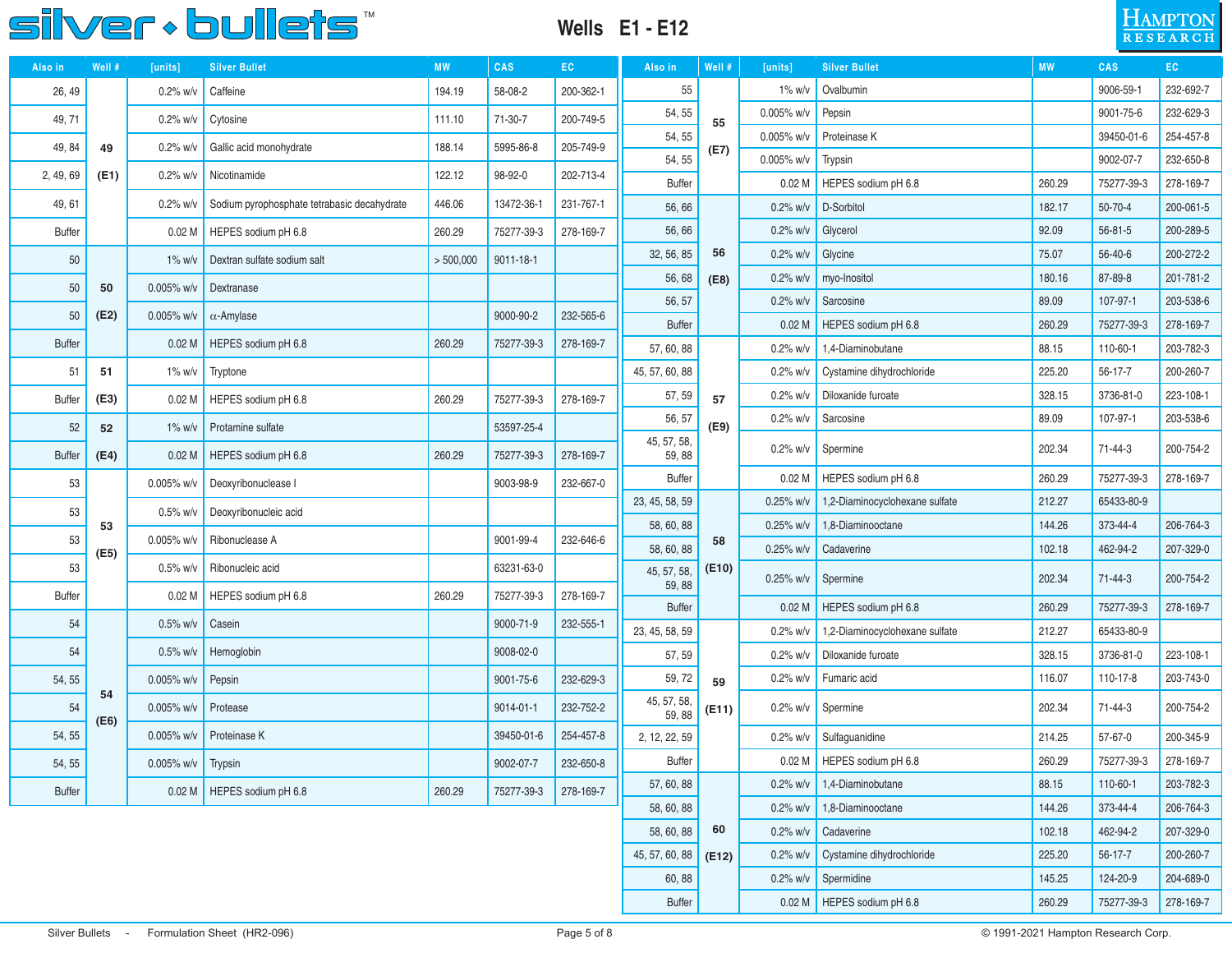### **Wells F1 - F12**

| $\rm H$ ampton  |  |
|-----------------|--|
| <b>RESEARCH</b> |  |

| Also in           | Well # | [units]           | <b>Silver Bullet</b>                               | <b>MW</b> | <b>CAS</b>    | EC        | Also in                     | Well # | [units]                       | <b>Silver Bullet</b>                              | <b>MW</b>       | CAS                    | EC.                    |
|-------------------|--------|-------------------|----------------------------------------------------|-----------|---------------|-----------|-----------------------------|--------|-------------------------------|---------------------------------------------------|-----------------|------------------------|------------------------|
| 23, 61            |        | 0.25% w/v         | Methylenediphosphonic acid                         | 176.00    | 1984-15-2     | 217-851-0 | 67, 81, 95                  |        | $0.2%$ w/v                    | Barbituric acid                                   | 128.09          | 67-52-7                | 200-658-0              |
| 61, 62, 90        | 61     | 0.25% w/v         | Phytic acid sodium salt hydrate                    | 660.04    |               | 238-242-6 | 44, 67                      |        | $0.2%$ w/v                    | Betaine anhydrous                                 | 117.15          | 107-43-7               | 203-490-6              |
| 49, 61            |        | $0.25%$ w/v       | Sodium pyrophosphate tetrabasic decahydrate        | 446.06    | 13472-36-1    | 231-767-1 | 67,68                       | 67     | $0.2%$ w/v                    | Phloroglucinol                                    | 126.11          | 108-73-6               | 203-611-2              |
| 61                | (F1)   | 0.25% w/v         | Sodium triphosphate pentabasic                     | 367.86    | 7758-29-4     | 231-838-7 | 65, 67                      | (F7)   | $0.2%$ w/v                    | Resorcinol                                        | 110.11          | 108-46-3               | 203-585-2              |
| <b>Buffer</b>     |        | 0.02 <sub>M</sub> | HEPES sodium pH 6.8                                | 260.29    | 75277-39-3    | 278-169-7 | 36, 67                      |        | $0.2%$ w/v                    | Tetrahydroxy-1,4-benzoquinone hydrate             | 172.09 (anhyd)  | 123334-16-7            |                        |
| 24, 62, 90        |        | $0.2\%$ w/v       | D-Fructose 1,6-bisphosphate trisodium salt hydrate | 406.06    | 38099-82-0    |           | <b>Buffer</b>               |        | 0.02 <sub>M</sub>             | HEPES sodium pH 6.8                               | 260.29          | 75277-39-3             | 278-169-7              |
|                   |        |                   |                                                    | (anhyd)   |               |           | 65, 68                      |        | $0.2%$ w/v                    | 1,6-Hexanediol                                    | 118.18          | 629-11-8               | 211-074-0              |
| 62, 85            | 62     | $0.2%$ w/v        | Glycerol phosphate disodium salt hydrate           | 216.04    | 154804-51-0   |           | 66,68                       |        | $0.2%$ w/v                    | Diethylenetriaminepentakis(methylphosphonic acid) | 573.20          | 15827-60-8             | 239-931-4              |
| 24, 62, 90        |        | $0.2%$ w/v        | L-O-Phosphoserine                                  | 185.07    | 407-41-0      | 206-986-0 | 3, 31, 65, 68, 85           | 68     | $0.2%$ w/v                    | Gly-gly                                           | 132.12          | 556-50-3               | 209-127-8              |
| 24, 62, 90        | (F2)   | $0.2\%$ w/v       | O-Phospho-L-tyrosine                               | 261.17    | 21820-51-9    |           | 56,68                       | (F8)   | $0.2%$ w/v                    | myo-Inositol                                      | 180.16          | 87-89-8                | 201-781-2              |
| 61, 62, 90        |        | $0.2%$ w/v        | Phytic acid sodium salt hydrate                    | 660.04    |               | 238-242-6 | 67, 68                      |        | $0.2%$ w/v                    | Phloroglucinol                                    | 126.11          | 108-73-6               | 203-611-2              |
| <b>Buffer</b>     |        | 0.02 <sub>M</sub> | HEPES sodium pH 6.8                                | 260.29    | 75277-39-3    | 278-169-7 | <b>Buffer</b>               |        | 0.02 <sub>M</sub>             | HEPES sodium pH 6.8                               | 260.29          | 75277-39-3             | 278-169-7              |
| 63, 71, 89        |        | $0.16\%$ w/v      | 4-Aminobutyric acid                                | 103.12    | $56 - 12 - 2$ | 200-258-6 | 63, 69, 89                  |        | $0.2\%$ w/                    | 6-Aminohexanoic acid                              | 131.18          | 60-32-2                | 200-469-3              |
| 63, 69, 89        |        | $0.16\%$ w/v      | 6-Aminohexanoic acid                               | 131.18    | 60-32-2       | 200-469-3 | 25, 40, 69, 87              |        | $0.2%$ w/v                    | Benzamidine hydrochloride                         | 156.61          | 1670-14-0              | 216-795-4              |
| 32, 63, 85        | 63     | 0.16% w/v         | $L-(+)$ -Lysine                                    | 146.19    | 56-87-1       | 200-294-2 | 13,69                       | 69     | $0.2%$ w/v                    | Congo Red                                         | 696.66          | 573-58-0               | 209-358-4              |
| 25, 63            |        | $0.16\%$ w/v      | L-Ornithine hydrochloride                          | 168.62    | 3184-13-2     | 221-678-6 | 2, 49, 69                   | (F9)   | $0.2%$ w/v                    | Nicotinamide                                      | 122.12          | 98-92-0                | 202-713-4              |
| 44, 63, 64        | (F3)   | $0.16\%$ w/v      | Taurine                                            | 125.15    | 107-35-7      | 203-483-8 | 40,69                       |        | $0.2%$ w/v                    | Salicin                                           | 286.28          | 138-52-3               | 205-331-6              |
| 63, 70, 89        |        | $0.16\%$ w/v      | <b>B-Alanine</b>                                   | 89.09     | 107-95-9      | 203-536-5 | <b>Buffer</b>               |        | 0.02 <sub>M</sub>             | HEPES sodium pH 6.8                               | 260.29          | 75277-39-3             | 278-169-7              |
| <b>Buffer</b>     |        | 0.02 <sub>M</sub> | HEPES sodium pH 6.8                                | 260.29    | 75277-39-3    | 278-169-7 | 13, 70                      |        | $0.2%$ w/v                    | Anthrone                                          | 194.23          | $90 - 44 - 8$          | 201-994-0              |
| 32, 64, 85        |        | $0.2\%$ w/v       | L-Arginine                                         | 174.20    | 74-79-3       | 200-811-1 | 2, 12, 70, 95               | 70     | $0.2%$ w/v                    | Benzidine                                         | 184.24          | $92 - 87 - 5$          | 202-199-1              |
| 64, 95            |        | $0.2%$ w/v        | L-Canavanine                                       | 176.17    | 543-38-4      |           | 13, 36, 70                  |        | $0.2%$ w/v                    | N-(2-Acetamido)-2-aminoethanesulfonic acid        | 182.20          | 7365-82-4              | 230-908-4              |
| 25, 64, 95        | 64     | $0.2\%$ w/v       | L-Carnitine hydrochloride                          | 197.66    | 6645-46-1     | 229-663-6 | 22, 70                      | (F10)  | $0.2%$ w/v                    | Phenylurea<br><b>B-Alanine</b>                    | 136.15<br>89.09 | $64 - 10 - 8$          | 200-576-5<br>203-536-5 |
| 15, 64            | (F4)   | $0.2\%$ w/v       | L-Citrulline                                       | 175.19    | 372-75-8      | 206-759-6 | 63, 70, 89<br><b>Buffer</b> |        | $0.2%$ w/v                    | HEPES sodium pH 6.8                               | 260.29          | 107-95-9<br>75277-39-3 | 278-169-7              |
| 44, 63, 64        |        | $0.2%$ w/v        | Taurine                                            | 125.15    | 107-35-7      | 203-483-8 | 8,71                        |        | 0.02 <sub>M</sub><br>0.25% w/ | Sodium 1-pentanesulfonate monohydrate             | 192.21          | 207605-40-1            | 245-208-4              |
| <b>Buffer</b>     |        | 0.02 <sub>M</sub> | HEPES sodium pH 6.8                                | 260.29    | 75277-39-3    | 278-169-7 | 63, 71, 89                  |        | 0.25% w/v                     | 4-Aminobutyric acid                               | 103.12          | $56 - 12 - 2$          | 200-258-6              |
| 65,66             |        | $0.2%$ w/v        | 1,2,3-Heptanetriol                                 | 148.20    | 103404-57-5   |           | 49, 71                      | 71     | 0.25% w/v                     | Cytosine                                          | 111.10          | 71-30-7                | 200-749-5              |
| 65, 85            |        | $0.2\%$ w/v       | 1,3-Propanediol                                    | 76.10     | 504-63-2      | 207-997-3 | 8, 21, 71                   | (F11)  | 0.25% w/v                     | Salicylamide                                      | 137.14          | 65-45-2                | 200-609-3              |
| 65, 68            | 65     | $0.2\%$ w/v       | 1,6-Hexanediol                                     | 118.18    | 629-11-8      | 211-074-0 | <b>Buffer</b>               |        | 0.02 <sub>M</sub>             | HEPES sodium pH 6.8                               | 260.29          | 75277-39-3             | 278-169-7              |
|                   |        |                   |                                                    |           |               |           | 72, 73, 91                  |        | $0.11\%$ w/v                  | Dodecanedioic acid                                | 230.31          | 693-23-2               | 211-746-3              |
| 3, 31, 65, 68, 85 | (F5)   | $0.2\%$ w/v       | Gly-gly                                            | 132.12    | 556-50-3      | 209-127-8 | 59, 72                      |        | $0.11\%$ w/v                  | Fumaric acid                                      | 116.07          | 110-17-8               | 203-743-0              |
| 65, 67            |        | $0.2\%$ w/v       | Resorcinol                                         | 110.11    | 108-46-3      | 203-585-2 | 72, 78, 82, 91              |        | $0.11\%$ w/v                  | Glutaric acid                                     | 132.12          | 110-94-1               | 203-817-2              |
| <b>Buffer</b>     |        | 0.02 <sub>M</sub> | HEPES sodium pH 6.8                                | 260.29    | 75277-39-3    | 278-169-7 | 72, 76, 91                  |        | $0.11\%$ w/v                  | Hexadecanedioic acid                              | 286.41          | 505-54-4               | 208-013-5              |
| 66                |        | $0.2\%$ w/v       | (+/-)-2-Methyl-2,4-pentanediol                     | 118.17    | 107-41-5      | 203-489-0 | 72, 85                      | 72     | $0.11\%$ w/v                  | Maleic acid                                       | 116.07          | 110-16-7               | 203-742-5              |
| 65,66             |        | $0.2\%$ w/v       | 1,2,3-Heptanetriol                                 | 148.20    | 103404-57-5   |           | 72, 76, 89                  | (F12)  | $0.11\%$ w/v                  | Oxamic acid                                       | 89.05           | 471-47-6               | 207-443-0              |
| 66, 68            | 66     | $0.2\%$ w/v       | Diethylenetriaminepentakis(methylphosphonic acid)  | 573.20    | 15827-60-8    | 239-931-4 | 35, 72, 78, 91              |        | $0.11\%$ w/v                  | Pimelic acid                                      | 160.17          | $111 - 16 - 0$         | 203-840-8              |
| 56,66             | (F6)   | $0.2\%$ w/v       | D-Sorbitol                                         | 182.17    | 50-70-4       | 200-061-5 | 72, 76, 78, 91              |        | $0.11\%$ w/v                  | Sebacic acid                                      | 202.25          | 111-20-6               | 203-845-5              |
| 56,66             |        | $0.2\%$ w/v       | Glycerol                                           | 92.09     | 56-81-5       | 200-289-5 | 72, 73, 76, 91              |        | $0.11\%$ w/v                  | Suberic acid                                      | 174.20          | 505-48-6               | 208-010-9              |
| <b>Buffer</b>     |        | 0.02 <sub>M</sub> | HEPES sodium pH 6.8                                | 260.29    | 75277-39-3    | 278-169-7 | <b>Buffer</b>               |        |                               | 0.02 M   HEPES sodium pH 6.8                      | 260.29          | 75277-39-3             | 278-169-7              |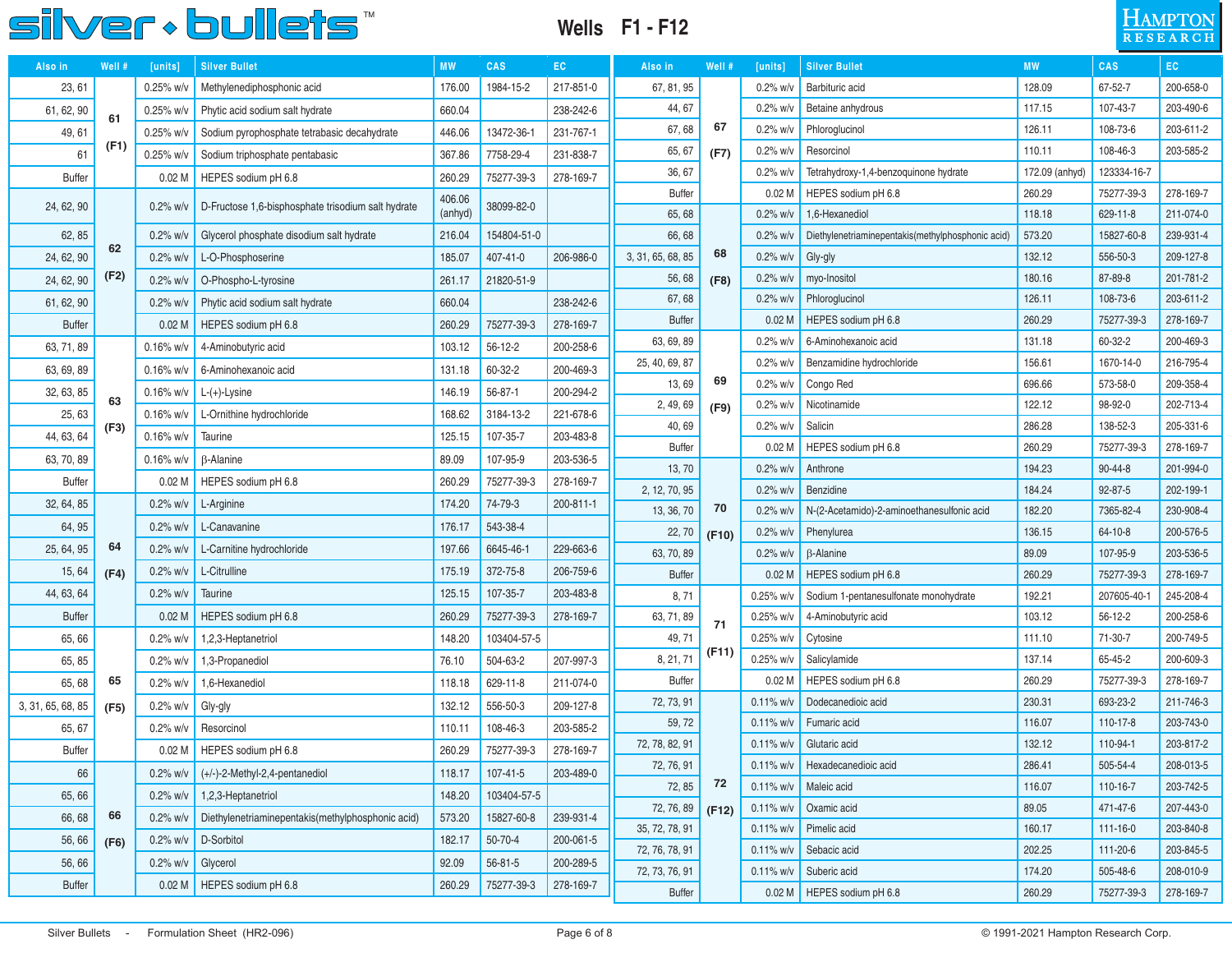#### **Wells G1 - G12**



| Also in                       | Well # | [units]           | <b>Silver Bullet</b>            | <b>MW</b> | <b>CAS</b> | EC.       | Also in            | Well # | [units]           | <b>Silver Bullet</b>                   | <b>MW</b> | <b>CAS</b> | EC.       |
|-------------------------------|--------|-------------------|---------------------------------|-----------|------------|-----------|--------------------|--------|-------------------|----------------------------------------|-----------|------------|-----------|
| 5, 14, 16, 37, 47, 73, 94     |        | $0.16\%$ w/v      | 5-Sulfosalicylic acid dihydrate | 254.22    | 5965-83-3  | 202-555-6 | 4, 47, 79, 87      |        | $0.2%$ w/v        | 4-Aminobenzoic acid                    | 137.14    | 150-13-0   | 205-753-0 |
| 72, 73, 91                    |        | $0.16%$ w/v       | Dodecanedioic acid              | 230.31    | 693-23-2   | 211-746-3 | 17, 35, 75, 79, 91 |        | $0.2%$ w/v        | Azelaic acid                           | 188.22    | 123-99-9   | 204-669-1 |
| 73, 80                        |        | $0.16\%$ w/v      | Hippuric acid                   | 179.18    | 495-69-2   | 207-806-3 | 37,79              | 79     | $0.2%$ w/v        | o-Sulfobenzoic acid monoammonium salt  | 219.22    | 6939-89-5  |           |
| 11, 35, 73, 75, 78,<br>87, 95 | 73     | $0.16\%$ w/v      | Mellitic acid                   | 342.17    | 517-60-2   | 208-243-6 | 22, 79, 94         | (G7)   | $0.2%$ w/v        | p-Coumaric acid                        | 164.16    | 501-98-4   | 231-000-0 |
| 73, 80                        | (G1)   | $0.16\%$ w/v      | Oxalacetic acid                 | 132.07    | 328-42-7   | 206-329-8 | 37,79              |        | $0.2%$ w/v        | Sodium 4-aminosalicylate dihydrate     | 211.15    | 6018-19-5  | 205-091-2 |
| 72, 73, 76, 91                |        | $0.16\%$ w/v      | Suberic acid                    | 174.20    | 505-48-6   | 208-010-9 | <b>Buffer</b>      |        | 0.02 <sub>M</sub> | HEPES sodium pH 6.8                    | 260.29    | 75277-39-3 | 278-169-7 |
| <b>Buffer</b>                 |        | 0.02 <sub>M</sub> | HEPES sodium pH 6.8             | 260.29    | 75277-39-3 | 278-169-7 | 16, 80, 94         |        | $0.16\%$ w/v      | 3-Aminobenzenesulfonic acid            | 173.19    | 121-47-1   | 204-473-6 |
| 19, 74, 75                    |        | $0.2%$ w/v        | 2,2'-Thiodiglycolic acid        | 150.15    | 123-93-3   | 204-663-9 | 20, 80             |        | $0.16\%$ w/v      | 3-Aminobenzoic acid                    | 137.14    | 99-05-8    | 202-724-4 |
| 74                            |        | $0.2\%$ w/v       | Adipic acid                     | 146.14    | 124-04-9   | 204-673-3 | 73, 80             | 80     | $0.16\%$ w/v      | Hippuric acid                          | 179.18    | 495-69-2   | 207-806-3 |
| 74, 77                        | 74     | $0.2\%$ w/v       | Benzoic acid                    | 122.12    | 65-85-0    | 200-618-2 | 73, 80             |        | $0.16\%$ w/v      | Oxalacetic acid                        | 132.07    | 328-42-7   | 206-329-8 |
| 74,78                         | (G2)   | $0.2%$ w/v        | Oxalic acid anhydrous           | 90.04     | 144-62-7   | 205-634-3 | 4, 20, 80, 93      | (G8)   | $0.16\%$ w/v      | Salicylic acid                         | 138.12    | 69-72-7    | 200-712-3 |
| 74, 81, 94                    |        | $0.2%$ w/v        | Terephthalic acid               | 166.13    | 100-21-0   | 202-830-0 | 4, 14, 80, 89      |        | $0.16\%$ w/v      | Trimesic acid                          | 210.14    | 554-95-0   | 209-077-7 |
| <b>Buffer</b>                 |        | 0.02 <sub>M</sub> | HEPES sodium pH 6.8             | 260.29    | 75277-39-3 | 278-169-7 | <b>Buffer</b>      |        | 0.02 <sub>M</sub> | HEPES sodium pH 6.8                    | 260.29    | 75277-39-3 | 278-169-7 |
| 19, 74, 75                    |        | 0.25% w/v         | 2,2'-Thiodiglycolic acid        | 150.15    | 123-93-3   | 204-663-9 | 18, 81             |        | $0.2%$ w/v        | 2-Aminobenzenesulfonic acid            | 173.19    | 88-21-1    | 201-810-9 |
| 17, 35, 75, 79, 91            | 75     | $0.25%$ w/v       | Azelaic acid                    | 188.22    | 123-99-9   | 204-669-1 | 43, 76, 81         |        | $0.2%$ w/v        | 3-Indolebutyric acid                   | 203.24    | 133-32-4   | 205-101-5 |
| 11, 35, 73, 75, 78, 87, 95    |        | $0.25\%$ w/v      | Mellitic acid                   | 342.17    | 517-60-2   | 208-243-6 | 77, 81             | 81     | $0.2%$ w/v        | 4-Hydroxyphenylacetic acid             | 152.15    | 156-38-7   | 205-851-3 |
| 75, 82                        | (G3)   | $0.25\%$ w/v      | trans-Aconitic acid             | 174.11    | 4023-65-8  | 223-688-6 | 67, 81, 95         | (G9)   | $0.2%$ w/v        | Barbituric acid                        | 128.09    | 67-52-7    | 200-658-0 |
| <b>Buffer</b>                 |        | 0.02 <sub>M</sub> | HEPES sodium pH 6.8             | 260.29    | 75277-39-3 | 278-169-7 | 74, 81, 94         |        | $0.2%$ w/v        | Terephthalic acid                      | 166.13    | 100-21-0   | 202-830-0 |
| 43, 76, 81                    |        | $0.16\%$ w/v      | 3-Indolebutyric acid            | 203.24    | 133-32-4   | 205-101-5 | <b>Buffer</b>      |        | 0.02 <sub>M</sub> | HEPES sodium pH 6.8                    | 260.29    | 75277-39-3 | 278-169-7 |
| 72, 76, 91                    |        | $0.16\%$ w/v      | Hexadecanedioic acid            | 286.41    | 505-54-4   | 208-013-5 | 19, 23, 82         |        | $0.2%$ w/v        | 1,4-Cyclohexanedicarboxylic acid       | 172.18    | 1076-97-7  |           |
| 72, 76, 89                    | 76     | $0.16\%$ w/v      | Oxamic acid                     | 89.05     | 471-47-6   | 207-443-0 | 1, 11, 82, 93      |        | $0.2%$ w/v        | 2,5-Pyridinedicarboxylic acid          | 167.12    | 100-26-5   | 202-834-2 |
| 2, 35, 76, 93                 | (G4)   | $0.16\%$ w/v      | Pyromellitic acid               | 254.15    | 89-05-4    | 201-879-5 | 72, 78, 82, 91     | 82     | $0.2\%$ w/v       | Glutaric acid                          | 132.12    | 110-94-1   | 203-817-2 |
| 72, 76, 78, 91                |        | $0.16\%$ w/v      | Sebacic acid                    | 202.25    | 111-20-6   | 203-845-5 | 43, 82, 93         | (G10)  | $0.2%$ w/v        | trans-1,2-Cyclohexanedicarboxylic acid | 172.18    | 2305-32-0  | 218-975-8 |
| 72, 73, 76, 91                |        | $0.16\%$ w/v      | Suberic acid                    | 174.20    | 505-48-6   | 208-010-9 | 75, 82             |        | $0.2%$ w/v        | trans-Aconitic acid                    | 174.11    | 4023-65-8  | 223-688-6 |
| <b>Buffer</b>                 |        | 0.02 <sub>M</sub> | HEPES sodium pH 6.8             | 260.29    | 75277-39-3 | 278-169-7 | <b>Buffer</b>      |        | 0.02 <sub>M</sub> | HEPES sodium pH 6.8                    | 260.29    | 75277-39-3 | 278-169-7 |
| 14, 37, 77, 91                |        | 0.25% w/v         | 1,3,5-Pentanetricarboxylic acid | 204.18    | 6940-58-5  |           | 83                 |        | 10% v/v           | Tacsimate <sup>™</sup> pH 7.0          |           |            |           |
| 77,81                         | 77     | $0.25%$ w/v       | 4-Hydroxyphenylacetic acid      | 152.15    | 156-38-7   | 205-851-3 |                    | 83     |                   |                                        |           |            |           |
| 74, 77                        | (G5)   | $0.25\%$ w/v      | Benzoic acid                    | 122.12    | 65-85-0    | 200-618-2 | <b>Buffer</b>      | (G11)  | 0.02 <sub>M</sub> | HEPES sodium pH 6.8                    | 260.29    | 75277-39-3 | 278-169-7 |
| 22, 77                        |        | 0.25% w/v         | Poly(3-hydroxybutyric acid)     |           | 29435-48-1 | 210-909-6 | 84                 |        | $0.2%$ w/v        | Benzenephosphonic acid                 | 158.09    | 1571-33-1  | 216-388-1 |
| <b>Buffer</b>                 |        |                   | 0.02 M   HEPES sodium pH 6.8    | 260.29    | 75277-39-3 | 278-169-7 | 49.84              |        | $0.2\%$ w/v       | Gallic acid monohydrate                | 188.14    | 5995-86-8  | 205-749-9 |
| 72, 78, 82, 91                |        | $0.16\%$ w/v      | Glutaric acid                   | 132.12    | 110-94-1   | 203-817-2 | 84                 | 84     | $0.2\%$ w/v       | Melatonin                              | 232.28    | 73-31-4    | 200-797-7 |
| 11, 35, 73, 75, 78, 87, 95    |        | $0.16\%$ w/v      | Mellitic acid                   | 342.17    | 517-60-2   | 208-243-6 | 84                 | (G12)  | $0.2\%$ w/v       | N-(2-carboxyethyl)-iminodiacetic acid  | 205.17    | 6245-75-6  | 228-360-6 |
| 74, 78                        | 78     | $0.16\%$ w/v      | Oxalic acid anhydrous           | 90.04     | 144-62-7   | 205-634-3 | 84                 |        | $0.2\%$ w/v       | Trimellitic acid                       | 210.14    | 528-44-9   | 208-432-3 |
| 35, 72, 78, 91                | (G6)   | $0.16\%$ w/v      | Pimelic acid                    | 160.17    | 111-16-0   | 203-840-8 | <b>Buffer</b>      |        | 0.02 <sub>M</sub> | HEPES sodium pH 6.8                    | 260.29    | 75277-39-3 | 278-169-7 |
| 72, 76, 78, 91                |        | $0.16\%$ w/v      | Sebacic acid                    | 202.25    | 111-20-6   | 203-845-5 |                    |        |                   |                                        |           |            |           |
| 17, 35, 78, 93                |        | $0.16\%$ w/v      | trans-Cinnamic acid             | 148.16    | 140-10-3   | 205-398-1 |                    |        |                   |                                        |           |            |           |
| <b>Buffer</b>                 |        |                   | 0.02 M   HEPES sodium pH 6.8    | 260.29    | 75277-39-3 | 278-169-7 |                    |        |                   |                                        |           |            |           |

Silver Bullets - Formulation Sheet (HR2-096) **Dage 7 of 8** Page 7 of 8 © 1991-2021 Hampton Research Corp.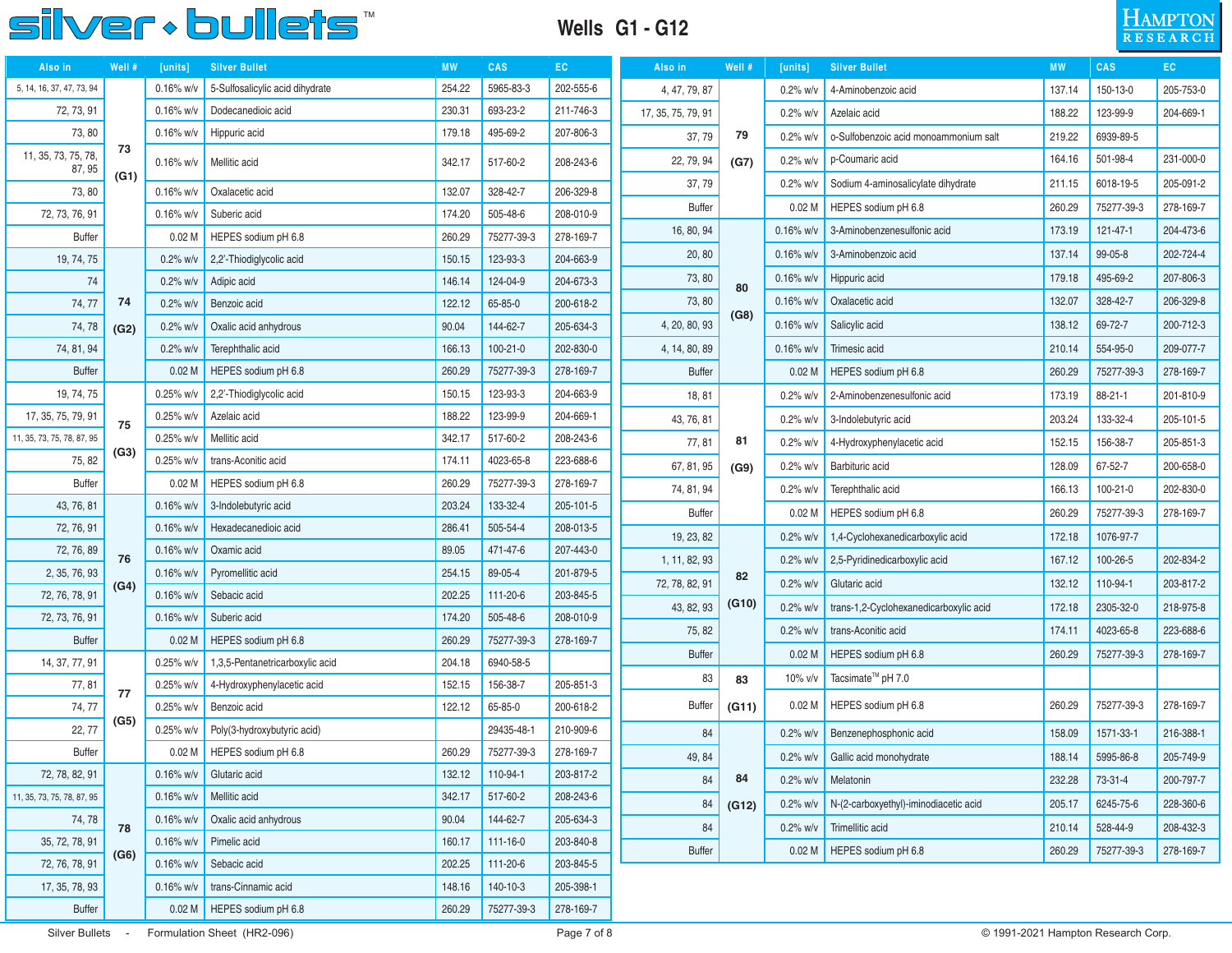#### **Wells H1 - H12**

## **HAMPTON**

| Also in                | <b>Well #</b> | $ $ units $ $     | <b>Silver Bullet</b>                          |        | <b>CAS</b>    | EС        | Also in               | Well # | units             | <b>Silver Bullet</b>                                         |                   | <b>CAS</b>    | EC        | Also in                     | Well #             | [units]                      | Silver Bu <u>llet</u>              | MW.              | CAS                               | EC                                        |
|------------------------|---------------|-------------------|-----------------------------------------------|--------|---------------|-----------|-----------------------|--------|-------------------|--------------------------------------------------------------|-------------------|---------------|-----------|-----------------------------|--------------------|------------------------------|------------------------------------|------------------|-----------------------------------|-------------------------------------------|
| 65, 85                 |               | $0.2\%$ w/v       | 1,3-Propanediol                               | 76.10  | 504-63-2      | 207-997-3 | 63, 71, 89            |        | 0.16% w/v         | 4-Aminobutyric acid                                          | 103.12            | $56 - 12 - 2$ | 200-258-6 | 1, 11,                      |                    | $0.2\%$ w/v                  | 2,5-Pyridinedicarboxylic           | 167.12           | 100-26-5                          | 202-834-2                                 |
| 85, 90                 |               | 0.2% w/v          | D-(-)-3-Phosphoglyceric<br>acid disodium salt | 230.02 | 80731-10-8    |           | 63, 69, 89            |        | $0.16\%$ w/v      | 6-Aminohexanoic acid                                         | 131.18            | 60-32-2       | 200-469-3 | 82, 93<br>2, 35,            |                    |                              | acid                               |                  |                                   |                                           |
| 3, 31, 65              |               |                   |                                               |        |               |           | 72, 76, 89            | 89     | 0.16% w/v         | Oxamic acid                                                  | 89.05             | 471-47-6      | 207-443-0 | 76, 93                      |                    | $0.2\%$ w/v                  | Pyromellitic acid                  | 254.15           | 89-05-4                           | 201-879-5                                 |
| 68, 85                 | 85            | $0.2\%$ w/v       | Gly-gly                                       | 132.12 | 556-50-3      | 209-127-8 | 23, 46, 89            |        | $0.16\%$ w/v      | Sulfanilic acid                                              | 173.19            | 121-57-3      | 204-482-5 | 4, 20,                      | 93                 | $0.2\%$ w/v                  | Salicylic acid                     | 138.12           | 69-72-7                           | 200-712-3                                 |
| 62, 85                 | (H1)          | $0.2\%$ w/v       | Glycerol phosphate<br>disodium salt hydrate   | 216.04 | 154804-51-0   |           | 4, 14<br>80, 89       | (H5)   | $0.16\%$ w/v      | Trimesic acid                                                | 210.14            | 554-95-0      | 209-077-7 | 80, 93                      |                    |                              | $trans-1,2-$                       |                  |                                   |                                           |
| 72, 85                 |               | $0.2%$ w/v        | Maleic acid                                   | 116.07 | 110-16-7      | 203-742-5 | 63, 70, 89            |        | 0.16% w/          | <b>B-Alanine</b>                                             | 89.09             | 107-95-9      | 203-536-5 | 43, 82, 93                  | (H9)               | $0.2%$ w/v                   | Cyclohexanedicarboxylic            | 172.18           | 2305-32-0                         | 218-975-8                                 |
| <b>Buffer</b>          |               | 0.02 <sub>M</sub> | HEPES sodium pH 6.8                           | 260.29 | 75277-39-3    | 278-169-7 | Buffer                |        | 0.02 <sub>M</sub> | HEPES sodium pH 6.8                                          | 260.29            | 75277-39-3    | 278-169-7 | 17, 35,                     |                    |                              | acid                               |                  |                                   |                                           |
| 27, 29,                |               |                   |                                               |        |               |           | 85, 90                |        | 0.16% w/          | D-3-Phosphoglyceric acid                                     | 230.02            | 80731-10-8    |           | 78, 93                      |                    | $0.2\%$ w/v                  | trans-Cinnamic acid                | 148.16           | 140-10-3                          | 205-398-1                                 |
| 31,86                  |               | $0.2%$ w/v        | Ala-ala                                       | 160.17 | 1948-31-8     | 217-751-7 |                       |        |                   | disodium salt                                                |                   |               |           | <b>Buffer</b>               |                    | 0.02 <sub>M</sub>            | HEPES sodium pH 6.8                | 260.29           | 75277-39-3                        | 278-169-7                                 |
| 27,86                  | 86            | $0.2%$ w/v        | Ala-gly                                       | 146.14 | 687-69-4      | 211-699-9 | 24, 62, 90            |        | $0.16\%$ w/       | D-Fructose 1,6-bisphos-<br>phate trisodium salt hydrate      | 406.06<br>(anhyd) | 38099-82-0    |           | 16, 80, 94                  |                    | $0.16\%$ w/v                 | 3-Aminobenzene-<br>sulfonic acid   | 173.19           | 121-47-1                          | 204-473-6                                 |
| 28, 31, 86             |               | $0.2\%$ w/v       | Gly-asp                                       | 190.16 | 4685-12-5     | 225-140-1 | 24, 90                | 90     | 0.16% w/v         | D-Glucose 6-phosphate                                        | 282.12            | 54010-71-8    | 258-921-0 | 5, 14, 16,                  |                    |                              |                                    |                  |                                   |                                           |
| 30, 31, 86             | (H2)          | $0.2%$ w/v        | Gly-phe                                       | 222.24 | 3321-03-7     | 222-027-9 |                       |        |                   | sodium salt                                                  |                   |               |           | 37<br>47, 73, 94            |                    | 0.16% w/v                    | 5-Sulfosalicylic acid<br>dihydrate | 254.22           | 5965-83-3                         | 202-555-6                                 |
| 29, 86                 |               | $0.2%$ w/v        | Ser-Glu                                       | 234.21 | 6403-16-3     |           | 24, 62, 90            | (H6)   | 0.16% w/v         | L-O-Phosphoserine                                            | 185.07            | 407-41-0      | 206-986-0 | 22, 79, 94                  | 94                 | $0.16\%$ w/v                 | p-Coumaric acid                    | 164.16           | 501-98-4                          | 231-000-0                                 |
| <b>Buffer</b>          |               | 0.02 <sub>M</sub> | HEPES sodium pH 6.8                           | 260.29 | 75277-39-3    | 278-169-7 | 24, 62, 90            |        | $0.16\%$ w/v      | O-Phospho-L-tyrosine                                         | 261.17            | 21820-51-9    |           | 7, 39, 94                   | (H <sub>10</sub> ) | 0.16% w/v                    | <b>PIPES</b>                       | 302.37           | 5625-37-6                         | 227-057-6                                 |
| l, 4, 8, 16,<br>43, 87 |               | $0.2\%$ w/v       | 3,5-Dinitrosalicylic acid                     | 228.12 | 609-99-4      | 210-204-3 | 61, 62, 90            |        | $0.16\%$ w/       | Phytic acid sodium salt<br>hydrate                           | 660.04            |               | 238-242-6 | 74, 81, 94                  |                    | $0.16\%$ w/v                 | Terephthalic acid                  | 166.13           | 100-21-0                          | 202-830-0                                 |
| 4, 47,                 |               | 0.2% w/v          | 4-Aminobenzoic acid                           | 137.14 | 150-13-0      | 205-753-0 | <b>Buffer</b>         |        | 0.02 <sub>0</sub> | HEPES sodium pH 6.8                                          | 260.29            | 75277-39-3    | 278-169-7 | 21, 94                      |                    | 0.16% w/v                    | Vanillic acid                      | 168.15           | 121-34-6                          | 204-466-8                                 |
| 79, 87                 |               |                   |                                               |        |               |           | 14, 37,               |        | 0.0625% w/v       | 1,3,5-Pentanetricarboxylic                                   | 204.18            | 6940-58-5     |           | <b>Buffer</b>               |                    | 0.02 <sub>M</sub>            | HEPES sodium pH 6.8                | 260.29           | 75277-39-3                        | 278-169-7                                 |
| 25, 40,<br>69, 87      | 87            | $0.2\%$ w/v       | Benzamidine<br>hydrochloride                  | 156.61 | 1670-14-0     | 216-795-4 | 77, 91                |        |                   | acid                                                         |                   |               |           | 67, 81, 95                  |                    | 0.07% w/v                    | Barbituric acid                    | 128.09           | 67-52-7                           | 200-658-0                                 |
| 21, 38,                | (H3)          | 0.2% w/v          | Hexamminecobalt(III)                          | 267.48 | 10534-89-1    | 234-103-9 | 17, 35,<br>75,        |        | 0.0625% w/v       | Azelaic acid                                                 | 188.22            | 123-99-9      | 204-669-1 | 2, 12,                      |                    | 0.07% w/v                    | Benzidine                          | 184.24           | 92-87-5                           | 202-199-1                                 |
| 39, 87                 |               |                   | chloride                                      |        |               |           | 79, 91                |        | 0.0625% w/        | Dodecanedioic acid                                           | 230.31            | 693-23-2      | 211-746-3 | 70, 95                      |                    |                              |                                    |                  |                                   |                                           |
| 11, 35, 73,<br>75, 78, |               | $0.2\%$ w/v       | Mellitic acid                                 | 342.17 | 517-60-2      | 208-243-6 | 72, 73, 91<br>72, 78, |        |                   |                                                              |                   |               |           | 15, 95                      |                    | 0.07% w/v                    | Cystathionine                      | 222.26           | 535-34-2                          | 208-613-7                                 |
| 87, 95                 |               |                   |                                               |        |               |           | 82, 91                | 91     | 0.0625% w/v       | Glutaric acid                                                | 132.12            | 110-94-1      | 203-817-2 | 64, 95                      | 95                 | 0.07% w/v                    | L-Canavanine<br>L-Carnitine hydro- | 176.17           | 543-38-4                          |                                           |
| <b>Buffer</b>          |               | 0.02 <sub>M</sub> | HEPES sodium pH 6.8                           | 260.29 | 75277-39-3    | 278-169-7 | 72, 76, 91            | (H7)   | 0.0625% w/v       | Hexadecanedioic acid                                         | 286.41            | 505-54-4      | 208-013-5 | 25, 64, 95                  | (H11)              | 0.07% w/v                    | chloride                           | 197.66           | 6645-46-1                         | 229-663-6                                 |
| 57, 60, 88             |               | $0.16\%$ w/v      | 1,4-Diaminobutane                             | 88.15  | 110-60-1      | 203-782-3 | 35, 72,<br>78, 91     |        | 0.0625% w/v       | Pimelic acid                                                 | 160.17            | 111-16-0      | 203-840-8 | 25, 95                      |                    | 0.07% w/v                    | L-Cystine                          | 240.30           | 56-89-3                           | 200-296-3                                 |
| 58, 60, 88             |               | $0.16\%$ w/v      | 1,8-Diaminooctane                             | 144.26 | 373-44-4      | 206-764-3 | 72, 76,               |        |                   |                                                              |                   |               |           | 11, 35,                     |                    |                              |                                    |                  |                                   |                                           |
| 58, 60, 88             |               | $0.16\%$ w/v      | Cadaverine                                    | 102.18 | 462-94-2      | 207-329-0 | 78, 91                |        | 0.0625% w/v       | Sebacic acid                                                 | 202.25            | 111-20-6      | 203-845-5 | 73,<br>75,                  |                    | 0.07% w/v                    | Mellitic acid                      | 342.17           | 517-60-2                          | 208-243-6                                 |
| 45, 57<br>60, 88       | 88            | 0.16% w/v         | Cystamine<br>dihydrochloride                  | 225.20 | 56-17-7       | 200-260-7 | 72, 73,<br>76, 91     |        | 0.0625% w/v       | Suberic acid                                                 | 174.20            | 505-48-6      | 208-010-9 | 78, 87, 95<br><b>Buffer</b> |                    | 0.02 <sub>M</sub>            | HEPES sodium pH 6.8                | 260.29           | 75277-39-3                        | 278-169-7                                 |
| 60, 88                 | (H4)          | $0.16\%$ w/v      | Spermidine                                    | 145.25 | 124-20-9      | 204-689-0 | <b>Buffer</b>         |        | 0.02 <sub>M</sub> | HEPES sodium pH 6.8                                          | 260.29            | 75277-39-3    | 278-169-7 | 28, 29, 96                  |                    | $0.16\%$ w/v                 | Aspartame                          | 294.30           | 22839-47-0                        | 245-261-3                                 |
| 45, 57, 58,<br>59,88   |               | $0.16\%$ w/v      | Spermine                                      | 202.34 | $71 - 44 - 3$ | 200-754-2 | 1, 7,                 |        | $0.16\%$ w/       | 1,5-Naphthalenedisulfonic                                    | 332.26            | 1655-29-4     | 216-732-0 | 3,96                        |                    | $0.16\%$ w/v                 | Gly-gly-gly                        | 189.17           | 556-33-2                          | 209-122-0                                 |
| <b>Buffer</b>          |               | 0.02 <sub>M</sub> | HEPES sodium pH 6.8                           | 260.29 | 75277-39-3    | 278-169-7 | 46, 92                |        |                   | acid disodium salt                                           | (anhyd)           |               |           | 27, 29,                     |                    | $0.16\%$ w/v                 | Leu-gly-gly                        | 245.28           | 1187-50-4                         | 214-698-1                                 |
|                        |               |                   |                                               |        |               |           | 6, 18,<br>47, 92      |        | $0.16\%$ w/       | 2,6-Naphthalenedisulfonic<br>acid disodium salt              | 332.26            | 1655-45-4     |           | 30, 96                      | 96                 |                              |                                    |                  |                                   |                                           |
|                        |               |                   |                                               |        |               |           | 6, 17,<br>46, 92      |        | $0.16\%$ w/v      | 2,7-Naphthalenedisulfonic                                    | 332.26            | 1655-35-2     |           | 3,96<br>29, 96              | (H12)              | $0.16\%$ w/v<br>$0.16\%$ w/v | Pentaglycine<br>Tyr-ala            | 303.28<br>252.27 | 7093-67-6<br>730-08-5             | 230-398-3                                 |
|                        |               |                   |                                               |        |               |           | 5, 11,                | 92     |                   | acid disodium salt                                           |                   |               |           | 28, 96                      |                    | $0.16\%$ w/v                 | Tyr-phe                            | 328.37           | 17355-11-2                        |                                           |
|                        |               |                   |                                               |        |               |           | 45, 92                | (H8)   | $0.16\%$ w/v      | 4-Nitrobenzoic acid                                          | 167.12            | 62-23-7       | 200-526-2 | Buffer                      |                    | 0.02 <sub>M</sub>            | HEPES sodium pH 6.8                | 260.29           | 75277-39-3                        | 278-169-7                                 |
|                        |               |                   |                                               |        |               |           | 18, 35, 92            |        | 0.16% w/v         | m-Benzenedisulfonic acid<br>disodium salt                    | 282.20            | 831-59-4      | 212-606-4 |                             |                    |                              |                                    |                  |                                   |                                           |
|                        |               |                   |                                               |        |               |           | 5, 7, 43,<br>47, 92   |        | $0.16\%$ w/v      | Naphthalene-1,3,6-trisulfonic<br>acid trisodium salt hydrate | 434.31<br>(anhyd) | 123409-01-8   |           |                             |                    |                              |                                    |                  |                                   | Hampton Research<br>34 Journey            |
|                        |               |                   |                                               |        |               |           | Buffer                |        |                   | 0.02 M   HEPES sodium pH 6.8                                 | 260.29            | 75277-39-3    | 278-169-7 |                             |                    |                              |                                    |                  | Aliso Viejo, CA 92656-3317 U.S.A. | Tel: (949) 425-1321 • Fax: (949) 425-1611 |

Technical Support e-mail: tech@hrmail.com Website: www.hamptonresearch.com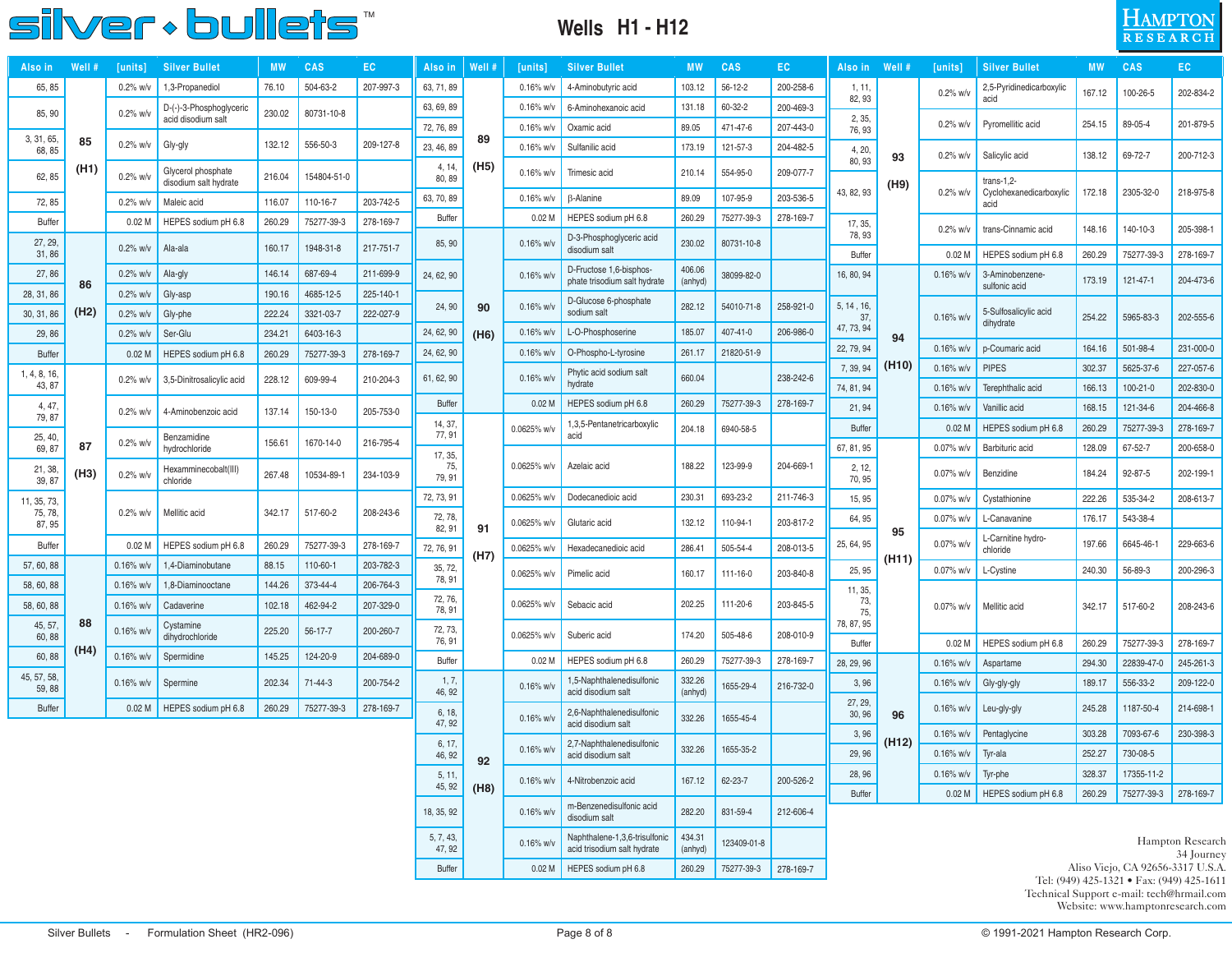#### lver + bullets" S **HR2-096 - Scoring Sheet**



| Sample:            |   |        |    |                 | <b>Sample Concentration:</b> |          |    |
|--------------------|---|--------|----|-----------------|------------------------------|----------|----|
| Sample Buffer:     |   |        |    | Date:           |                              |          |    |
| Reservoir Volume:  |   |        |    | Temperature: __ |                              |          |    |
| Drop Volume: Total | ш | Sample | шI | Reservoir       | ш                            | Additive | шI |

 **1** Clear Drop

- 
- **2** Phase Separation  **3** Regular Granular Precipitate **6** Needles (1D Growth) **7** Plates (2D Growth)
- **4** Birefringent Precipitate or
- Microcrystals

**8** Single Crystals (3D Growth < 0.2 mm)

**5** Posettes or Spherulites

**9** Single Crystals (3D Growth > 0.2 mm)

| A1<br>ä,               | <b>Silver Bullet</b>                                                                                                                                                                                     | <b>Date</b> | <b>Date</b> | <b>Date</b> | Date. |
|------------------------|----------------------------------------------------------------------------------------------------------------------------------------------------------------------------------------------------------|-------------|-------------|-------------|-------|
| $\mathbf{1}$<br>(A1)   | 0.33% w/v 1,5-Naphthalenedisulfonic acid disodium salt, 0.33% w/v 2,5-Pyridinedicarboxylic acid, 0.33% w/v 3,5-Dinitrosalicylic acid,<br>0.02 M HEPES sodium pH 6.8                                      |             |             |             |       |
| $\overline{2}$<br>(A2) | 0.25% w/v Benzidine, 0.25% w/v Nicotinamide, 0.25% w/v Pyromellitic acid, 0.25% w/v Sulfaguanidine, 0.02 M HEPES sodium pH 6.8                                                                           |             |             |             |       |
| 3<br>(A3)              | 0.25% w/v Gly-gly, 0.25% w/v Gly-gly-gly, 0.25% w/v Gly-gly-gly-gly, 0.25% w/v Pentaglycine, 0.02 M HEPES sodium pH 6.8                                                                                  |             |             |             |       |
| 4<br>(A4)              | 0.25% w/v 3,5-Dinitrosalicylic acid, 0.25% w/v 4-Aminobenzoic acid, 0.25% w/v Salicylic acid, 0.25% w/v Trimesic acid, 0.02 M HEPES sodium pH 6.8                                                        |             |             |             |       |
| 5<br>(A5)              | 0.33% w/v 4-Nitrobenzoic acid, 0.33% w/v 5-Sulfosalicylic acid dihydrate, 0.33% w/v Naphthalene-1,3,6-trisulfonic acid trisodium salt hydrate,<br>0.02 M HEPES sodium pH 6.8                             |             |             |             |       |
| 6<br>(A6)              | 0.33% w/v 2,6-Naphthalenedisulfonic acid disodium salt, 0.33% w/v 2,7-Naphthalenedisulfonic acid disodium salt,<br>0.33% w/v Anthraguinone-2,6-disulfonic acid disodium salt, 0.02 M HEPES sodium pH 6.8 |             |             |             |       |
| $\overline{7}$<br>(A7) | 0.33% w/v 1,5-Naphthalenedisulfonic acid disodium salt, 0.33% w/v Naphthalene-1,3,6-trisulfonic acid trisodium salt hydrate, 0.33% w/v PIPES,<br>0.02 M HEPES sodium pH 6.8                              |             |             |             |       |
| 8<br>(A8)              | 0.25% w/v Sodium 1-pentanesulfonate monohydrate, 0.25% w/v 3,5-Dinitrosalicylic acid, 0.25% w/v 3-Aminosalicylic acid, 0.25% w/v Salicylamide,<br>0.02 M HEPES sodium pH 6.8                             |             |             |             |       |
| 9<br>(A9)              | 0.16% w/v L-Histidine, 0.16% w/v L-Isoleucine, 0.16% w/v L-Leucine, 0.16% w/v L-Phenylalanine, 0.16% w/v L-Tryptophan, 0.16% w/v L-Tyrosine,<br>0.02 M HEPES sodium pH 6.8                               |             |             |             |       |
| 10<br>(A10)            | 0.2% w/v D-(+)-Trehalose dihydrate, 0.2% w/v Guanidine hydrochloride, 0.2% w/v Phenol, 0.2% w/v Trimethylamine N-oxide dihydrate, 0.2% w/v Urea,<br>0.02 M HEPES sodium pH 6.8                           |             |             |             |       |
| 11<br>(A11)            | 0.33% w/v 2.5-Pyridinedicarboxylic acid, 0.33% w/v 4-Nitrobenzoic acid, 0.33% w/v Mellitic acid, 0.02 M HEPES sodium pH 6.8                                                                              |             |             |             |       |
| 12<br>(A12)            | 0.25% w/v Benzidine, 0.25% w/v Phenylglyoxal monohydrate, 0.25% w/v Sulfaquanidine, 0.25% w/v Sulfanilamide, 0.02 M HEPES sodium pH 6.8                                                                  |             |             |             |       |

| <b>B1</b>   | - Silver Bullet                                                                                                                                                                           | <b>Date</b> | <b>Date</b> | Date | <b>Date</b> |
|-------------|-------------------------------------------------------------------------------------------------------------------------------------------------------------------------------------------|-------------|-------------|------|-------------|
| 13<br>(B1)  | 0.33% w/v Anthrone, 0.33% w/v Congo Red, 0.33% w/v N-(2-Acetamido)-2-aminoethanesulfonic acid, 0.02 M HEPES sodium pH 6.8                                                                 |             |             |      |             |
| 14<br>(B2)  | 0.33% w/v 1,3,5-Pentanetricarboxylic acid, 0.33% w/v 5-Sulfosalicylic acid dihydrate, 0.33% w/v Trimesic acid, 0.02 M HEPES sodium pH 6.8                                                 |             |             |      |             |
| 15<br>(B3)  | 0.25% w/v 5-Sulfoisophthalic acid monosodium salt, 0.25% w/v Cystathionine, 0.25% w/v Dithioerythritol, 0.25% w/v L-Citrulline, 0.02 M<br>HEPES sodium pH 6.8                             |             |             |      |             |
| 16<br>(B4)  | 0.33% w/v 3.5-Dinitrosalicylic acid, 0.33% w/v 3-Aminobenzenesulfonic acid, 0.33% w/v 5-Sulfosalicylic acid dihydrate, 0.02 M HEPES sodium pH 6.8                                         |             |             |      |             |
| 17<br>(B5)  | 0.33% w/v 2.7-Naphthalenedisulfonic acid disodium salt, 0.33% w/v Azelaic acid, 0.33% w/v trans-Cinnamic acid, 0.02 M HEPES sodium pH 6.8                                                 |             |             |      |             |
| 18<br>(B6)  | 0.33% w/v 2.6-Naphthalenedisulfonic acid disodium salt, 0.33% w/v 2-Aminobenzenesulfonic acid, 0.33% w/v m-Benzenedisulfonic acid disodium salt,<br>0.02 M HEPES sodium pH 6.8            |             |             |      |             |
| 19<br>(B7)  | 0.33% w/v 1.4-Cyclohexanedicarboxylic acid, 0.33% w/v 2.2'-Thiodiglycolic acid, 0.33% w/v 5-Sulfoisophthalic acid monosodium salt,<br>0.02 M HEPES sodium pH 6.8                          |             |             |      |             |
| 20<br>(B8)  | 0.33% w/v 3-Aminobenzoic acid, 0.33% w/v 3-Aminosalicylic acid, 0.33% w/v Salicylic acid, 0.02 M HEPES sodium pH 6.8                                                                      |             |             |      |             |
| 21<br>(B9)  | 0.25% w/v Hexamminecobalt(III) chloride, 0.25% w/v Salicylamide, 0.25% w/v Sulfanilamide, 0.25% w/v Vanillic acid, 0.02 M HEPES sodium pH 6.8                                             |             |             |      |             |
| 22<br>(B10) | 0.25% w/v p-Coumaric acid, 0.25% w/v Phenylurea, 0.25% w/v Poly(3-hydroxybutyric acid), 0.25% w/v Sulfaguanidine, 0.02 M HEPES sodium pH 6.8                                              |             |             |      |             |
| 23<br>(B11) | 0.25% w/v 1,2-Diaminocyclohexane sulfate, 0.25% w/v 1,4-Cyclohexanedicarboxylic acid, 0.25% w/v Methylenediphosphonic acid,<br>0.25% w/v Sulfanilic acid, 0.02 M HEPES sodium pH 6.8      |             |             |      |             |
| 24<br>(B12) | 0.25% w/v D-Fructose 1.6-bisphosphate trisodium salt hydrate, 0.25% w/v D-Glucose 6-phosphate, 0.25% w/v L-O-Phosphoserine,<br>0.25% w/v O-Phospho-L-tyrosine, 0.02 M HEPES sodium pH 6.8 |             |             |      |             |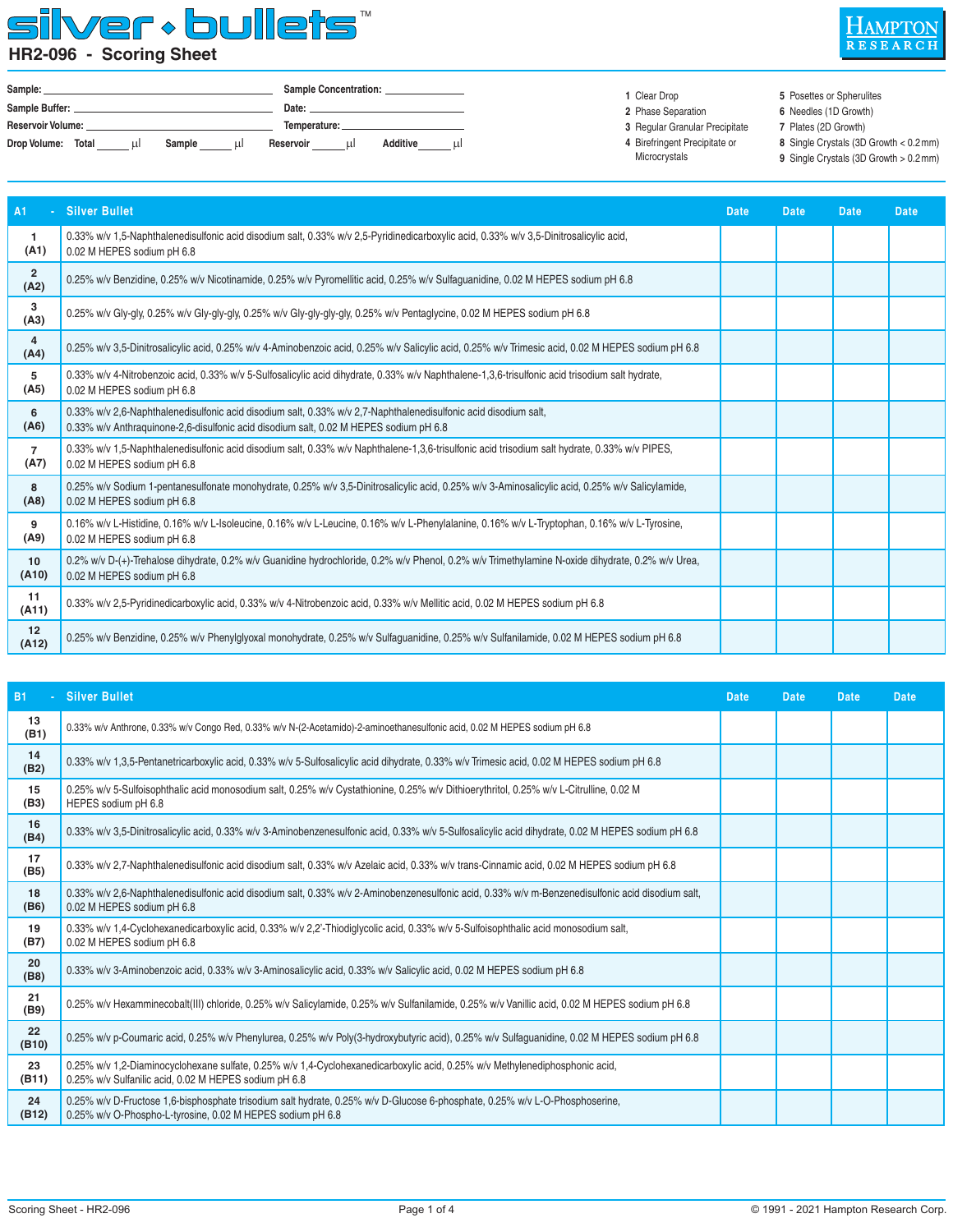### silver bullets™ **HR2-096 - Scoring Sheet**



| Sample:                  |            |        |   |           | <b>Sample Concentration:</b> |          |    |  |  |
|--------------------------|------------|--------|---|-----------|------------------------------|----------|----|--|--|
| Sample Buffer:           |            |        |   | Date:     |                              |          |    |  |  |
| <b>Reservoir Volume:</b> |            |        |   |           |                              |          |    |  |  |
| Drop Volume:             | Total<br>ш | Sample | ш | Reservoir | ul                           | Additive | шI |  |  |

#### **1** Clear Drop

- **2** Phase Separation
- **3** Regular Granular Precipitate
- **4** Birefringent Precipitate or
- Microcrystals

**7** Plates (2D Growth) **8** Single Crystals (3D Growth < 0.2 mm)

**5** Posettes or Spherulites **6** Needles (1D Growth)

**9** Single Crystals (3D Growth > 0.2 mm)

| C <sub>1</sub>          | <b>Silver Bullet</b>                                                                                                                                                                                                                                                                                                                                                                                                                                                                                    | <b>Date</b> | <b>Date</b> | <b>Date</b> | <b>Date</b> |
|-------------------------|---------------------------------------------------------------------------------------------------------------------------------------------------------------------------------------------------------------------------------------------------------------------------------------------------------------------------------------------------------------------------------------------------------------------------------------------------------------------------------------------------------|-------------|-------------|-------------|-------------|
| 25<br>(C1)              | 0.25% w/v Benzamidine hydrochloride, 0.25% w/v L-Carnitine hydrochloride, 0.25% w/v L-Cystine, 0.25% w/v L-Ornithine hydrochloride,<br>0.02 M HEPES sodium pH 6.8                                                                                                                                                                                                                                                                                                                                       |             |             |             |             |
| 26<br>(C2)              | 0.33% w/v Caffeine, 0.33% w/v Dithioerythritol, 0.33% w/v L-Methionine, 0.02 M HEPES sodium pH 6.8                                                                                                                                                                                                                                                                                                                                                                                                      |             |             |             |             |
| 27<br>(C3)              | 0.25% w/v Ala-ala, 0.25% w/v Ala-gly, 0.25% w/v Gly-gly-gly-gly, 0.25% w/v Leu-gly-gly, 0.02 M HEPES sodium pH 6.8                                                                                                                                                                                                                                                                                                                                                                                      |             |             |             |             |
| 28<br>(C4)              | 0.2% w/v Aspartame, 0.2% w/v Gly-asp, 0.2% w/v Gly-ser, 0.2% w/v Ser-tyr, 0.2% w/v Tyr-phe, 0.02 M HEPES sodium pH 6.8                                                                                                                                                                                                                                                                                                                                                                                  |             |             |             |             |
| 29<br>(C5)              | 0.16% w/v Ala-ala, 0.16% w/v Aspartame, 0.16% w/v Gly-tyr, 0.16% w/v Leu-gly-gly, 0.16% w/v Ser-Glu, 0.16% w/v Tyr-ala,<br>0.02 M HEPES sodium pH 6.8                                                                                                                                                                                                                                                                                                                                                   |             |             |             |             |
| 30<br>(C6)              | 0.33% w/v Gly-phe, 0.33% w/v Gly-tyr, 0.33% w/v Leu-gly-gly, 0.02 M HEPES sodium pH 6.8                                                                                                                                                                                                                                                                                                                                                                                                                 |             |             |             |             |
| 31<br>(C7)              | 0.16% w/v Ala-ala, 0.16% w/v Gly-asp, 0.16% w/v Gly-gly, 0.16% w/v Gly-phe, 0.16% w/v Gly-ser, 0.16% w/v Ser-tyr, 0.02 M HEPES sodium pH 6.8                                                                                                                                                                                                                                                                                                                                                            |             |             |             |             |
| 32 <sub>2</sub><br>(C8) | 0.05% w/v Glycine, 0.05% w/v L-(-)-Threonine, 0.05% w/v L-(+)-Lysine, 0.05% w/v L-Alanine, 0.05% w/v L-Arginine, 0.05% w/v L-Asparagine monohydrate,<br>0.05% w/v L-Aspartic acid, 0.05% w/v L-Glutamic acid, 0.05% w/v L-Glutamine, 0.05% w/v L-Histidine, 0.05% w/v L-Isoleucine, 0.05% w/v L-Leucine,<br>0.05% w/v L-Methionine, 0.05% w/v L-Phenylalanine, 0.05% w/v L-Proline, 0.05% w/v L-Serine, 0.05% w/v L-Tryptophan, 0.05% w/v L-Tyrosine, 0.05% w/v L-Valine,<br>0.02 M HEPES sodium pH 6.8 |             |             |             |             |
| 33<br>(C9)              | 0.2% w/v D-(+)-Maltose monohydrate, 0.2% w/v D-(+)-Melibiose monohydrate, 0.2% w/v D-(+)-Raffinose pentahydrate,<br>0.2% w/v D-(+)-Trehalose dihydrate, 0.2% w/v Stachyose hydrate, 0.02 M HEPES sodium pH 6.8                                                                                                                                                                                                                                                                                          |             |             |             |             |
| 34<br>(C10)             | 0.16% w/v B-Cyclodextrin, 0.16% w/v D-(+)-Cellobiose, 0.16% w/v D-(+)-Maltotriose, 0.16% w/v D-(+)-Melezitose hydrate, 0.16% w/v D-(+)-Raffinose<br>pentahydrate, 0.16% w/v Stachyose hydrate, 0.02 M HEPES sodium pH 6.8                                                                                                                                                                                                                                                                               |             |             |             |             |
| 35<br>(C11)             | 0.16% w/v Azelaic acid, 0.16% w/v m-Benzenedisulfonic acid disodium salt, 0.16% w/v Mellitic acid, 0.16% w/v Pimelic acid, 0.16% w/v Pyromellitic acid,<br>0.16% w/v trans-Cinnamic acid, 0.02 M HEPES sodium pH 6.8                                                                                                                                                                                                                                                                                    |             |             |             |             |
| 36<br>(C12)             | 0.25% w/v 5-Sulfoisophthalic acid monosodium salt, 0.25% w/v Anthraquinone-2,6-disulfonic acid disodium salt,<br>0.25% w/v N-(2-acetamido)-2-aminoethanesulfonic acid, 0.25% w/v Tetrahydroxy-1,4-benzoquinone hydrate, 0.02 M HEPES sodium pH 6.8                                                                                                                                                                                                                                                      |             |             |             |             |

| D <sub>1</sub> | - Silver Bullet                                                                                                                                                                                                                      | <b>Date</b> | <b>Date</b> | <b>Date</b> | <b>Date</b> |
|----------------|--------------------------------------------------------------------------------------------------------------------------------------------------------------------------------------------------------------------------------------|-------------|-------------|-------------|-------------|
| 37<br>(D1)     | 0.25% w/v 1,3,5-Pentanetricarboxylic acid, 0.25% w/v 5-Sulfosalicylic acid dihydrate, 0.25% w/v o-Sulfobenzoic acid monoammonium salt,<br>0.25% w/v Sodium 4-aminosalicylate dihydrate, 0.02 M HEPES sodium pH 6.8                   |             |             |             |             |
| 38<br>(D2)     | 0.06 M CHAPS, 0.06 M HEPES, 0.06 M Tris, 0.25% w/v Hexamminecobalt(III) chloride, 0.02 M HEPES sodium pH 6.8                                                                                                                         |             |             |             |             |
| 39<br>(D3)     | 0.06 M MES monohydrate, 0.06 M PIPES, 0.33% w/v Hexamminecobalt(III) chloride, 0.02 M HEPES sodium pH 6.8                                                                                                                            |             |             |             |             |
| 40<br>(D4)     | 0.005 M Gadolinium(III) chloride hexahydrate, 0.005 M Samarium(III) chloride hexahydrate, 0.05 M Benzamidine hydrochloride, 0.25% w/v Salicin,<br>0.02 M HEPES sodium pH 6.8                                                         |             |             |             |             |
| 41<br>(D5)     | 0.004 M Calcium chloride dihydrate, 0.004 M Magnesium chloride hexahydrate, 0.004 M Manganese(II) chloride tetrahydrate, 0.004 M Zinc chloride,<br>0.02 M HEPES sodium pH 6.8                                                        |             |             |             |             |
| 42<br>(D6)     | 0.004 M Cadmium chloride hydrate, 0.004 M Cobalt(II) chloride hexahydrate, 0.004 M Copper(II) chloride dihydrate,<br>0.004 M Nickel(II) chloride hexahydrate, 0.02 M HEPES sodium pH 6.8                                             |             |             |             |             |
| 43<br>(D7)     | 0.25% w/v 3,5-Dinitrosalicylic acid, 0.25% w/v 3-Indolebutyric acid, 0.25% w/v Naphthalene-1,3,6-trisulfonic acid trisodium salt hydrate,<br>0.25% w/v trans-1,2-Cyclohexanedicarboxylic acid, 0.02 M HEPES sodium pH 6.8            |             |             |             |             |
| 44<br>(D8)     | 0.2% w/v Betaine anhydrous, 0.2% w/v L-Glutamic acid, 0.2% w/v L-Proline, 0.2% w/v Taurine, 0.2% w/v Trimethylamine N-oxide dihydrate,<br>0.02 M HEPES sodium pH 6.8                                                                 |             |             |             |             |
| 45<br>(D9)     | 0.25% w/v 1,2-Diaminocyclohexane sulfate, 0.25% w/v 4-Nitrobenzoic acid, 0.25% w/v Cystamine dihydrochloride, 0.25% w/v Spermine,<br>0.02 M HEPES sodium pH 6.8                                                                      |             |             |             |             |
| 46<br>(D10)    | 0.25% w/v 1,5-Naphthalenedisulfonic acid disodium salt, 0.25% w/v 2,7-Naphthalenedisulfonic acid disodium salt,<br>0.25% w/v 5-Sulfoisophthalic acid monosodium salt, 0.25% w/v Sulfanilic acid, 0.02 M HEPES sodium pH 6.8          |             |             |             |             |
| 47<br>(D11)    | 0.25% w/v 2.6-Naphthalenedisulfonic acid disodium salt, 0.25% w/v 4-Aminobenzoic acid, 0.25% w/v 5-Sulfosalicylic acid dihydrate,<br>0.25% w/v Naphthalene-1,3,6-trisulfonic acid trisodium salt hydrate, 0.02 M HEPES sodium pH 6.8 |             |             |             |             |
| 48<br>(D12)    | 0.2% w/v Rhenium(IV) oxide, 0.2% w/v Sodium bromide, 0.2% w/v Sodium nitrate, 0.2% w/v Sodium phosphate dibasic dihydrate,<br>0.2% w/v Sodium tetraborate decahydrate, 0.02 M HEPES sodium pH 6.8                                    |             |             |             |             |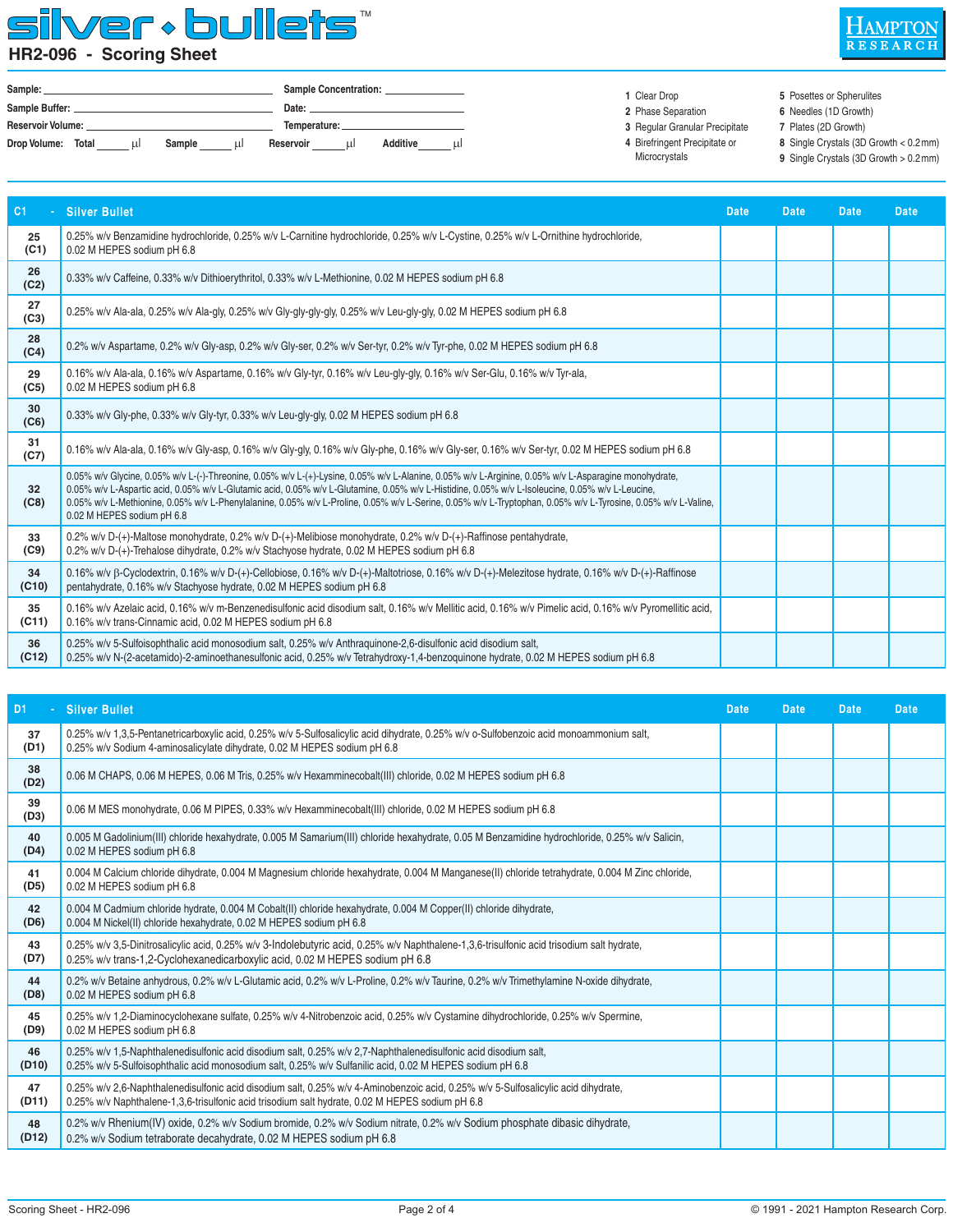### silver · bullets" **HR2-096 - Scoring Sheet**



| Sample:                  |       |   |        |       | Sample Concentration: |   |                 |    |  |
|--------------------------|-------|---|--------|-------|-----------------------|---|-----------------|----|--|
| Sample Buffer:           |       |   |        | Date: |                       |   |                 |    |  |
| <b>Reservoir Volume:</b> |       |   |        |       | Temperature:          |   |                 |    |  |
| Drop Volume:             | Total | ш | Sample | шI    | Reservoir             | ш | <b>Additive</b> | шŀ |  |

 **1** Clear Drop

- 
- **2** Phase Separation  **3** Regular Granular Precipitate
- **4** Birefringent Precipitate or
- Microcrystals

**7** Plates (2D Growth) **8** Single Crystals (3D Growth < 0.2 mm)

**5** Posettes or Spherulites **6** Needles (1D Growth)

**9** Single Crystals (3D Growth > 0.2 mm)

| E1 - E12    | <b>Silver Bullet</b>                                                                                                                                                               | <b>Date</b> | <b>Date</b> | <b>Date</b> | <b>Date</b> |
|-------------|------------------------------------------------------------------------------------------------------------------------------------------------------------------------------------|-------------|-------------|-------------|-------------|
| 49<br>(E1)  | 0.2% w/v Caffeine, 0.2% w/v Cytosine, 0.2% w/v Gallic acid monohydrate, 0.2% w/v Nicotinamide,<br>0.2% w/v Sodium pyrophosphate tetrabasic decahydrate, 0.02 M HEPES sodium pH 6.8 |             |             |             |             |
| 50<br>(E2)  | 1% w/v Dextran sulfate sodium salt, 0.005% w/v Dextranase, 0.005% w/v α-Amylase, 0.02 M HEPES sodium pH 6.8                                                                        |             |             |             |             |
| 51<br>(E3)  | 1% w/v Tryptone, 0.02 M HEPES sodium pH 6.8                                                                                                                                        |             |             |             |             |
| 52<br>(E4)  | 1% w/v Protamine sulfate, 0.02 M HEPES sodium pH 6.8                                                                                                                               |             |             |             |             |
| 53<br>(E5)  | 0.005% w/v Deoxyribonuclease I, 0.5% w/v Deoxyribonucleic acid, 0.005% w/v Ribonuclease A, 0.5% w/v Ribonucleic acid,<br>0.02 M HEPES sodium pH 6.8                                |             |             |             |             |
| 54<br>(EB)  | 0.5% w/v Casein, 0.5% w/v Hemoglobin, 0.005% w/v Pepsin, 0.005% w/v Protease, 0.005% w/v Proteinase K, 0.005% w/v Trypsin,<br>0.02 M HEPES sodium pH 6.8                           |             |             |             |             |
| 55<br>(E7)  | 1% w/v Ovalbumin, 0.005% w/v Pepsin, 0.005% w/v Proteinase K, 0.005% w/v Trypsin, 0.02 M HEPES sodium pH 6.8                                                                       |             |             |             |             |
| 56<br>(E8)  | 0.2% w/v D-Sorbitol, 0.2% w/v Glycerol, 0.2% w/v Glycine, 0.2% w/v myo-lnositol, 0.2% w/v Sarcosine, 0.02 M HEPES sodium pH 6.8                                                    |             |             |             |             |
| 57<br>(E9)  | 0.2% w/v 1.4-Diaminobutane, 0.2% w/v Cystamine dihydrochloride, 0.2% w/v Diloxanide furoate, 0.2% w/v Sarcosine, 0.2% w/v Spermine,<br>0.02 M HEPES sodium pH 6.8                  |             |             |             |             |
| 58<br>(E10) | 0.25% w/v 1.2-Diaminocyclohexane sulfate, 0.25% w/v 1.8-Diaminooctane, 0.25% w/v Cadaverine, 0.25% w/v Spermine, 0.02 M HEPES sodium pH 6.8                                        |             |             |             |             |
| 59<br>(E11) | 0.2% w/v 1,2-Diaminocyclohexane sulfate, 0.2% w/v Diloxanide furoate, 0.2% w/v Fumaric acid, 0.2% w/v Spermine, 0.2% w/v Sulfaquanidine,<br>0.02 M HEPES sodium pH 6.8             |             |             |             |             |
| 60<br>(E12) | 0.2% w/v 1,4-Diaminobutane, 0.2% w/v 1,8-Diaminooctane, 0.2% w/v Cadaverine, 0.2% w/v Cystamine dihydrochloride, 0.2% w/v Spermidine,<br>0.02 M HEPES sodium pH 6.8                |             |             |             |             |
|             |                                                                                                                                                                                    |             |             |             |             |

|             | F1 - F12 Silver Bullet                                                                                                                                                                                                                                             | <b>Date</b> | <b>Date</b> | <b>Date</b> | <b>Date</b> |
|-------------|--------------------------------------------------------------------------------------------------------------------------------------------------------------------------------------------------------------------------------------------------------------------|-------------|-------------|-------------|-------------|
| 61<br>(F1)  | 0.25% w/v Methylenediphosphonic acid, 0.25% w/v Phytic acid sodium salt hydrate, 0.25% w/v Sodium pyrophosphate tetrabasic decahydrate,<br>0.25% w/v Sodium triphosphate pentabasic, 0.02 M HEPES sodium pH 6.8                                                    |             |             |             |             |
| 62<br>(F2)  | 0.2% w/v D-Fructose 1.6-bisphosphate trisodium salt hydrate, 0.2% w/v Glycerol phosphate disodium salt hydrate, 0.2% w/v L-O-Phosphoserine,<br>0.2% w/v O-Phospho-L-tyrosine, 0.2% w/v Phytic acid sodium salt hydrate, 0.02 M HEPES sodium pH 6.8                 |             |             |             |             |
| 63<br>(F3)  | 0.16% w/v 4-Aminobutyric acid, 0.16% w/v 6-Aminohexanoic acid, 0.16% w/v L-(+)-Lysine, 0.16% w/v L-Ornithine hydrochloride, 0.16% w/v Taurine,<br>0.16% w/v B-Alanine, 0.02 M HEPES sodium pH 6.8                                                                  |             |             |             |             |
| 64<br>(F4)  | 0.2% w/v L-Arginine, 0.2% w/v L-Canavanine, 0.2% w/v L-Carnitine hydrochloride, 0.2% w/v L-Citrulline, 0.2% w/v Taurine,<br>0.02 M HEPES sodium pH 6.8                                                                                                             |             |             |             |             |
| 65<br>(F5)  | 0.2% w/v 1.2.3-Heptanetriol, 0.2% w/v 1.3-Propanediol, 0.2% w/v 1.6-Hexanediol, 0.2% w/v Gly-gly, 0.2% w/v Resorcinol,<br>0.02 M HEPES sodium pH 6.8                                                                                                               |             |             |             |             |
| 66<br>(F6)  | 0.2% w/v (+/-)-2-Methyl-2,4-pentanediol, 0.2% w/v 1,2,3-Heptanetriol, 0.2% w/v Diethylenetriaminepentakis(methylphosphonic acid),<br>0.2% w/v D-Sorbitol, 0.2% w/v Glycerol, 0.02 M HEPES sodium pH 6.8                                                            |             |             |             |             |
| 67<br>(F7)  | 0.2% w/v Barbituric acid, 0.2% w/v Betaine anhydrous, 0.2% w/v Phloroglucinol, 0.2% w/v Resorcinol, 0.2% w/v Tetrahydroxy-1,4-benzoquinone hydrate,<br>0.02 M HEPES sodium pH 6.8                                                                                  |             |             |             |             |
| 68<br>(F8)  | 0.2% w/v 1,6-Hexanediol, 0.2% w/v Diethylenetriaminepentakis(methylphosphonic acid), 0.2% w/v Gly-gly, 0.2% w/v myo-Inositol,<br>0.2% w/v Phloroglucinol, 0.02 M HEPES sodium pH 6.8                                                                               |             |             |             |             |
| 69<br>(F9)  | 0.2% w/v 6-Aminohexanoic acid, 0.2% w/v Benzamidine hydrochloride, 0.2% w/v Congo Red, 0.2% w/v Nicotinamide, 0.2% w/v Salicin,<br>0.02 M HEPES sodium pH 6.8                                                                                                      |             |             |             |             |
| 70<br>(F10) | 0.2% w/v Anthrone, 0.2% w/v Benzidine, 0.2% w/v N-(2-Acetamido)-2-aminoethanesulfonic acid, 0.2% w/v Phenylurea, 0.2% w/v ß-Alanine,<br>0.02 M HEPES sodium pH 6.8                                                                                                 |             |             |             |             |
| 71<br>(F11) | 0.25% w/v Sodium 1-pentanesulfonate monohydrate, 0.25% w/v 4-Aminobutyric acid, 0.25% w/v Cytosine, 0.25% w/v Salicylamide,<br>0.02 M HEPES sodium pH 6.8                                                                                                          |             |             |             |             |
| 72<br>(F12) | 0.11% w/v Dodecanedioic acid, 0.11% w/v Fumaric acid, 0.11% w/v Glutaric acid, 0.11% w/v Hexadecanedioic acid, 0.11% w/v Maleic acid,<br>0.11% w/v Oxamic acid, 0.11% w/v Pimelic acid, 0.11% w/v Sebacic acid, 0.11% w/v Suberic acid, 0.02 M HEPES sodium pH 6.8 |             |             |             |             |